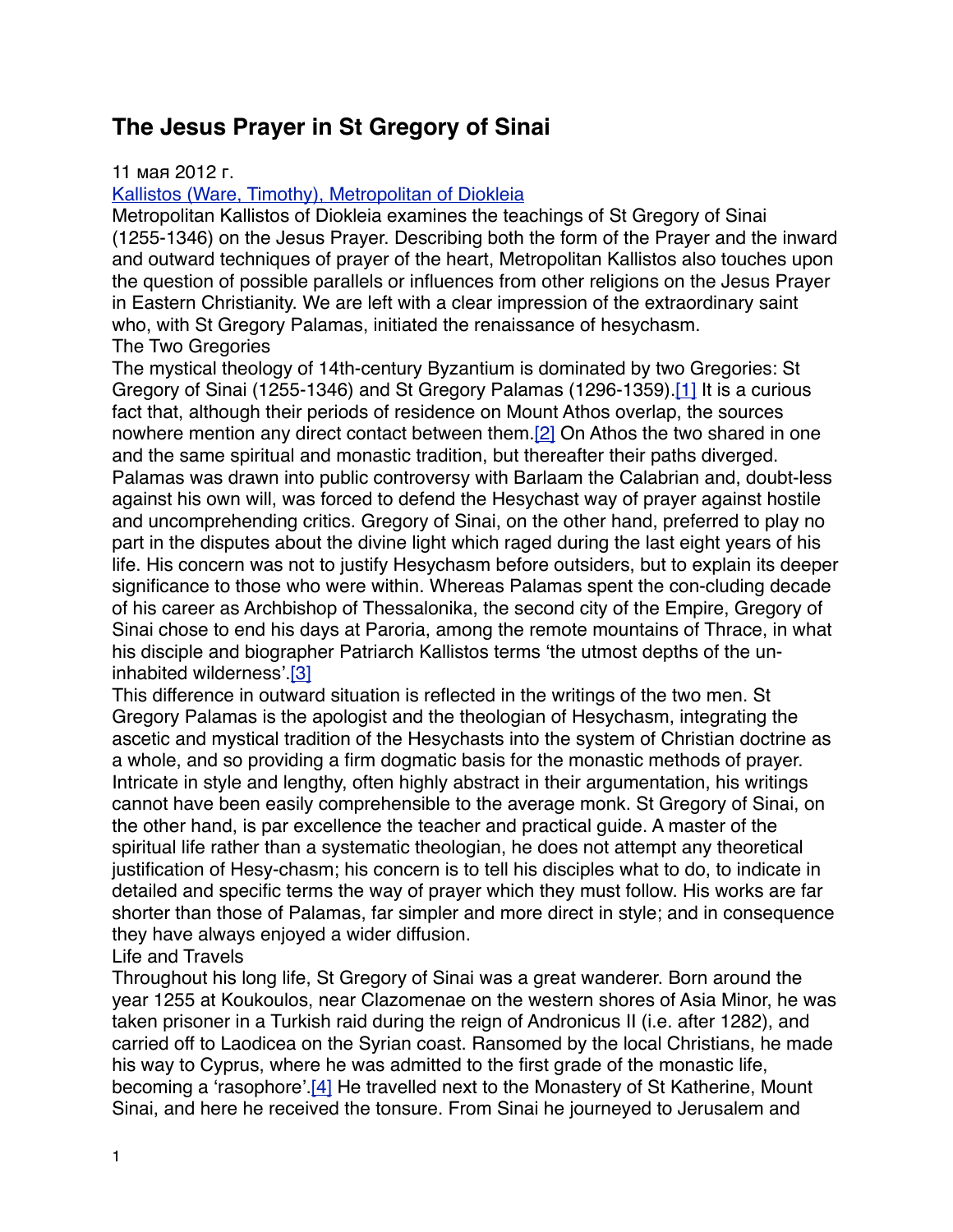then to Crete. While on this island, he met an aged monk called Arsenios who instructed him concerning 'the guarding of the mind, true vigilance and pure prayer' (περί τε φυλακ ῆς νοός, περὶ νήψεως εἰλικρινοῦς καὶ καθαρᾶς προσευχῆς [\)\[5\]](http://www.bogoslov.ru/text/2588738.html#_ftn6) This was a de-cisive turning-point in Gregory's spiritual development. Hitherto his prayer and asceticism had been on the level of the 'active life' (πρ ᾶξις πρακτική ): now he began to advance to the level of 'contemplation' (θεωρία)[.\[6\]](http://www.bogoslov.ru/text/2588738.html#_ftn7) Since Gregory has sometimes been taken as representing a specifically 'Sinaite' spirituality, it should be noted that he learnt about inner prayer not at Sinai but in Crete.[\[7\]](http://www.bogoslov.ru/text/2588738.html#_ftn8)

From Crete Gregory sailed to Athos, and without delay he traversed the entire Mountain in an endeavour to discover others familiar with the spiritual teaching imparted to him by Arsenios. Initially he was disappointed. 'I saw not a few men', his biographer Kallistos represents him as saying, 'endowed to the utmost with grey hairs, with under-standing and with every dignity of character; but they devoted all their zeal to the active life. If asked about quiet (hesychia) or the guarding of the mind and contemplation, they said that they did not know of this even by name.'[\[8\]](http://www.bogoslov.ru/text/2588738.html#_ftn9) After long searching, Gregory eventually discovered three monks at the skete of Magoula, not far from the monastery of Philotheou, who possessed some knowledge of contemplation and inner prayer; all others whom he encountered were absorbed exclusively with the active life.[\[9\]](http://www.bogoslov.ru/text/2588738.html#_ftn10) Here, at Magoula, he himself settled.

If accurate, this testimony provides a revealing picture of the spiritual condition of Athos around the start of the 14th century. It may be that Kallistos, in the common fashion of biographers, has somewhat exag-gerated the preceding neglect of inner prayer on the Mountain, in order to underline the personal influence of his hero; yet surely his evidence cannot be wholly discounted. When Gregory arrived, so it would seem, the emphasis at Athos was placed almost exclusively on the external: on manual labour and exact obedience, on fasting and similar ascetic exercises, on the ordered sequence of liturgical prayer. The inner life was overlooked. This prevailing ignorance concerning contemplation and 'guarding of the mind' is especially remarkable, in view of the fact that Nicephorus the Hesychast may still have been alive when Gregory first arrived; in any case, his death cannot have occurred long previously.[\[10\]](http://www.bogoslov.ru/text/2588738.html#_ftn11) The disciples of Nicephorus must have been so effectively concealed in the remoter regions of the Mountain that Gregory failed to make contact with them.

While on Athos, St Gregory of Sinai lived from preference, not in one of the large coenobia, but in the 'semi-eremitic' milieu of a secluded skete, in the company of a restricted circle of chosen disciples. This was also the form of monastic life adopted by St Gregory Palamas during most of his time on the Holy Mountain. Alike in the 14th and the 18th centuries, and also in our own day, the Hesychast tradition on Athos has flourished in the sketes rather than the 'ruling monasteries'. 'A lover of quiet, if ever there was one'[,\[11\]](http://www.bogoslov.ru/text/2588738.html#_ftn12) Gregory of Sinai sought ever to lead a life of silence and withdrawal, hidden from the world. Forced to dwell for a time within the walls of the Great Lavra, he found that 'constant contact with the monks deprived him of the hesychia for which he longed'.<sup>[12]</sup> In this regard he belongs to the lineage of Evagrius Ponticus and St Isaac the Syrian, rather than to the cenobitic way of St Basil the Great, St Theodore the Studite and St Symeon the New Theologian.

But at the same time Gregory of Sinai believed that the path of hesychia was in no sense the monopoly of the hermits, but could be pursued equally by monks in coenobia.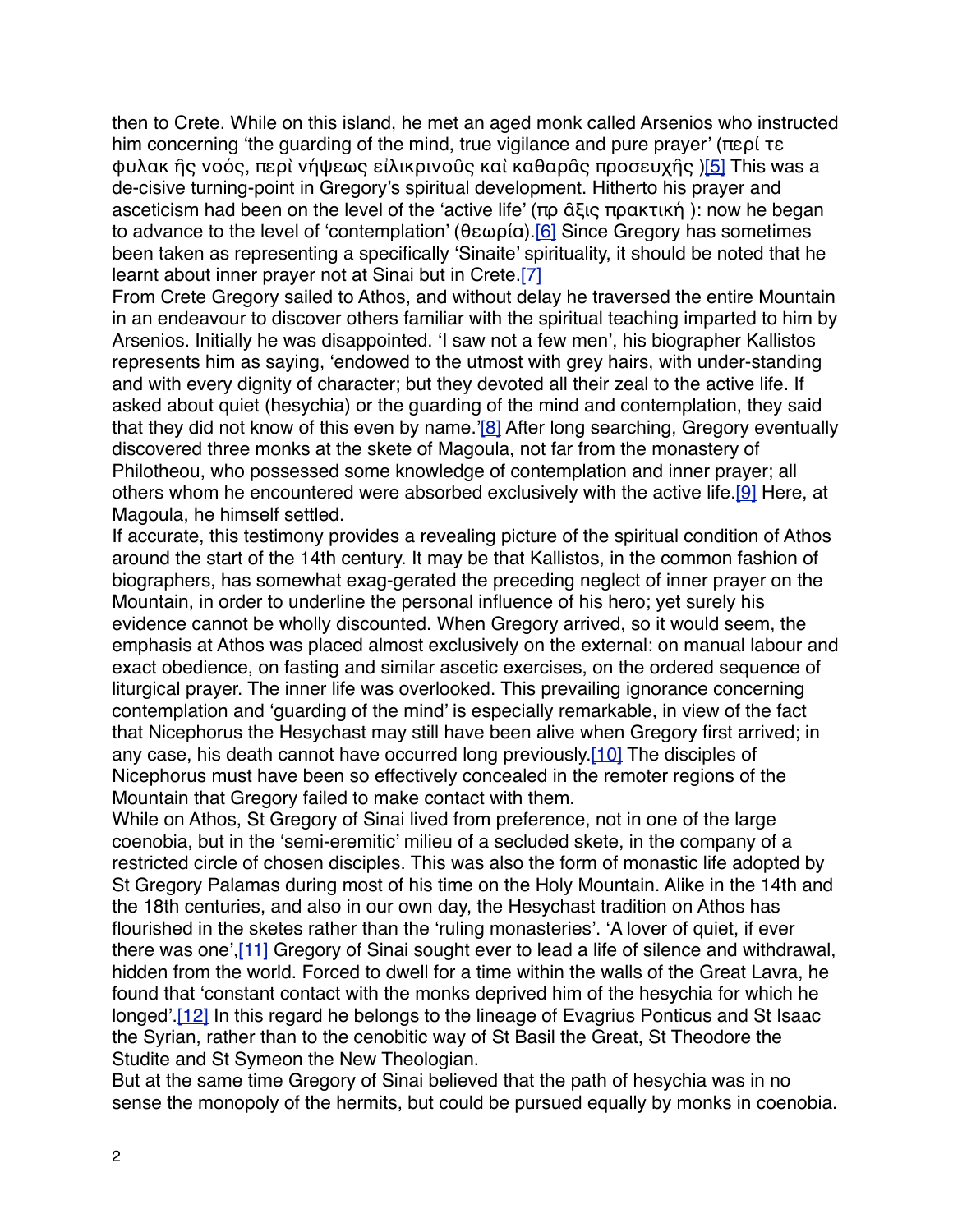[\[13\]](http://www.bogoslov.ru/text/2588738.html#_ftn14) In the case of one of his disciples, Isidore (later Patriarch), instead of conferring the monastic tonsure upon him, he instructed him to return to Thessalonika and there to follow the vocation of an 'urban Hesychast', acting as exemplar and guide to a circle of lay people: 'I do not wish you to live here in the wilderness or the mountains – why do that? – but rather in the world, among the monks and the lay people dwelling there, that you may serve as a model to them all . . . alike by your silence and your speech.'[\[14\]](http://www.bogoslov.ru/text/2588738.html#_ftn15) Such words imply that inner prayer is possible in the city as well as the desert; mysticism and society are not necessarily incompatible or mutually exclusive. Such also was the firm conviction of Gregory Palamas. While near Berea, he encountered an ascetic named Job who maintained that continual prayer is possible only for monks. Palamas vigorously upheld the contrary view, arguing that the command of St Paul, 'Pray without ceasing' (1 Th 5:17), applies to all Christians without exception.[\[15\]](http://www.bogoslov.ru/text/2588738.html#_ftn16) Troubled by the Turkish incursions - to which the monks in the scattered sketes on Athos, lacking the protecting ramparts of the large coenobia, were especially vulnerable - around 1325-8 St Gregory of Sinai and his disciples left the Holy Mountain. He went to Thessalonika and then to Chios, with the idea of returning to Sinai. But at Chios he changed his plans, making his way to Mytilene and so to Constantinople. After six months in the capital, he journeyed to Paroria, in the Strandzha moun-tains on the borders between the Byzantine Empire and Bulgaria. His first stay here was relatively brief. He returned for a time to Constan-tinople and then to Athos, but eventually settled once more at Mount Katakryomenos in Paroria, perhaps during 1335 or slightly later. Here, on 27 November 1346, he died.

In this wild and unfrequented region, St Gregory of Sinai established a veritable 'spiritual workshop', in the words of his biographer[.\[16\]](http://www.bogoslov.ru/text/2588738.html#_ftn17) During his last years he gathered under his care a substantial body of monks, not only Greeks but Bulgars and Serbs. He enjoyed the support and protection of Tsar John Alexander of Bulgaria[.\[17\]](http://www.bogoslov.ru/text/2588738.html#_ftn18) His community at Paroria served as a link between the Greek and the Slav worlds, thus occupying a key position in what has been aptly styled 'the Hesychast International'. It was monks from Paroria or their immediate disciples - men such as St Feodosii of Trnovo, St Romil (Roman) of Vidin, Patriarch Evtimii of Bulgaria, and Metropolitan Kiprian of Kiev-who were responsible for the great revival of contemplative monasticism which swept across the whole of Slav Christendom in the later Middle Ages.[\[18\]](http://www.bogoslov.ru/text/2588738.html#_ftn19) St Gregory of Sinai's wide-ranging journeys may come as a surprise to those nurtured according to the Benedictine principles of stability. Many parallels can, however, be quoted from the Eastern monastic tradition. If Gregory moved from place to place, this was due, not to any inherent restlessness of character or spiritual instability, but rather to three other factors. First, there was the grave insecurity of the Byzantine Empire at this period, exposed as it was to constant attacks from the outside. Secondly, lover of quiet though he was, Gregory seems also to have felt the call to act as a 'missionary' of Hesychasm, and he desired to spread a knowledge of inner prayer as widely as possible. Thirdly and most important, he longed for detachment and feared that, if he stayed too much in any single spot, he would become a celebrity – well-known, honoured and securely 'established'.[\[19\]](http://www.bogoslov.ru/text/2588738.html#_ftn20)

In his biography, Patriarch Kallistos emphasizes the warmth of St Gregory's personality, his gentleness and sense of peaceful joy: 'I saw him coming out of his cell with his face radiant and as if smiling, and he looked at me with gladness. ... He answered me with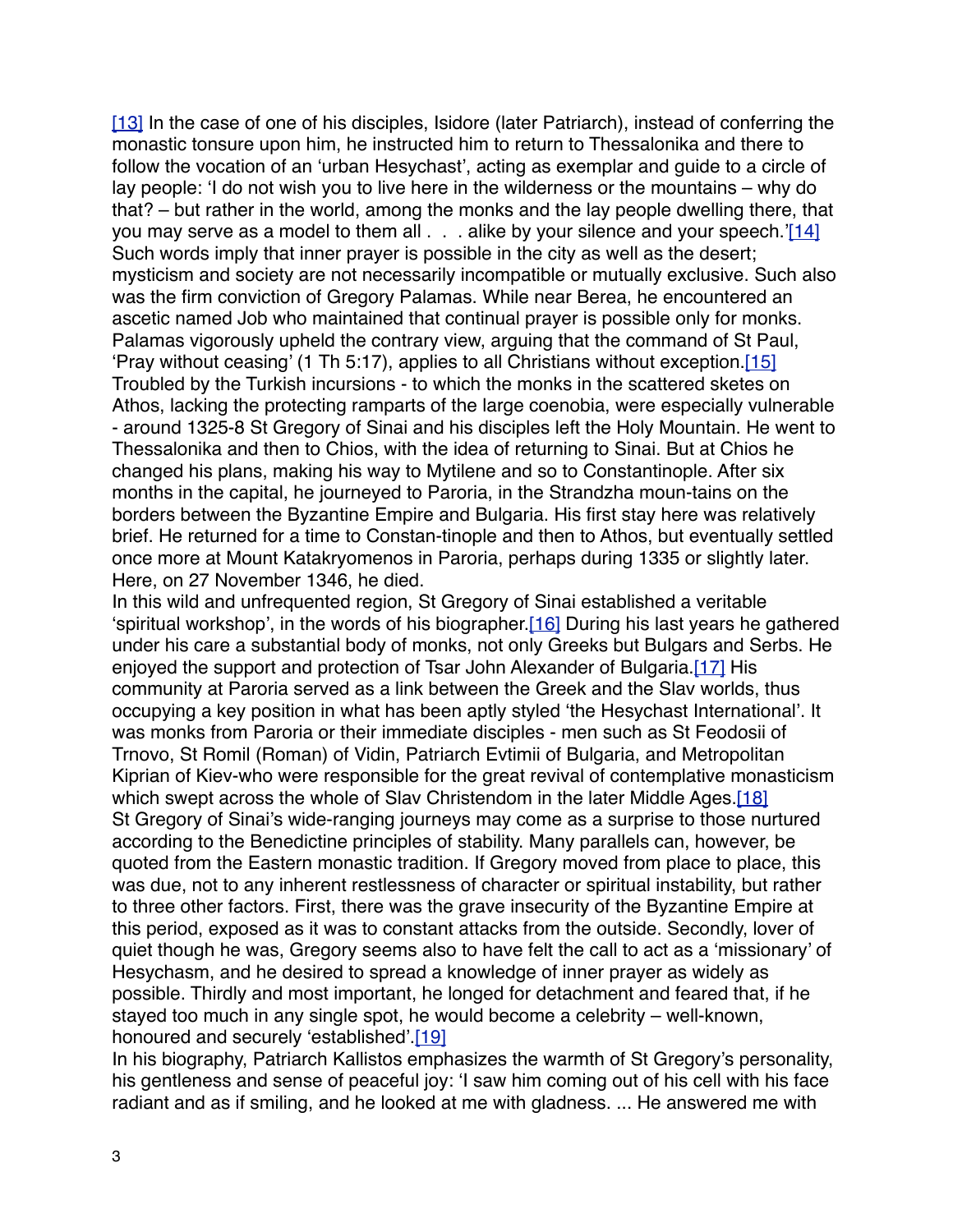great mildness and gentleness, as was his custom. . . . There was joy in his countenance and meekness in his soul within. . . .'[\[20\]](http://www.bogoslov.ru/text/2588738.html#_ftn21) This same sense of joy, as we shall discover shortly, is vividly reflected in Gregory's teaching upon prayer.

The Context of the Jesus Prayer: the Discovery of Baptismal Grace[\[21\]](http://www.bogoslov.ru/text/2588738.html#_ftn22)

The first thing which strikes a reader of St Gregory of Sinai is the central place which he assigns to the Jesus Prayer. But to appreciate what the invocation of the Name meant to him, it is necessary to estab-lish the theological context in which the Jesus Prayer is set.

What is prayer? After offering a long series of definitions, Gregory concludes with the simple yet memorable words: 'And why speak at length? Prayer is God, who works all things in all men.'[\[22\]](http://www.bogoslov.ru/text/2588738.html#_ftn23) Prayer is God: in the deepest and fullest sense prayer is not our own action but the action of Another in us. It is not we who by our own unaided efforts gather our mind within our heart in prayer, but the indwelling Paraclete; and without him we can achieve nothing. 'No one of himself can control his mind, unless he is controlled by the Spirit.['\[23\]](http://www.bogoslov.ru/text/2588738.html#_ftn24)

True prayer, then, is the prayer offered in us by the Lord Jesus and the Holy Spirit. Gregory develops this point in a specifically sacramental way, observing: 'Prayer is the manifestation of Baptism' (βαπτίσματος φανέρωσις)[.\[24\]](http://www.bogoslov.ru/text/2588738.html#_ftn25) Since prayer is the action of God within us, and since it is through the sacrament of Baptism that God comes to dwell in our hearts, it follows that prayer is essentially the discovery and disclosure of baptismal grace. Our aim in the life of prayer is to bring to light this divine presence within us, to remove the obstacles of sin so that the grace of Baptism may become fully 'active' in our heart.[\[25\]](http://www.bogoslov.ru/text/2588738.html#_ftn26) Prayer, then, is to become what we already are, to gain what we already possess, to come face to face with the One who dwells even now within our innermost self. The whole range of the ascetic and mystical life is con-tained, by anticipation, within the sacrament of Baptism.

Such is Gregory's basic orientation. Prayer is God within us - God who dwells in our hearts through Baptism; to pray is to pass from the stage of baptismal grace present in our hearts secretly and unconsciously, to the point of full perception and conscious awareness when we feel the activity of grace directly and immediately.[\[26\]](http://www.bogoslov.ru/text/2588738.html#_ftn27) This transition from secret to conscious grace can be expressed in terms of the familiar distinction between 'water Baptism' and 'Spirit Baptism':

We are little children at the time of our second creation, and so we are unaware of the grace given to us, unconscious of our renewal, ignorant of the surpassing greatness of the honour and glory in which we have come to share. We do not realize how we ought, through fulfilment of the commandments, to grow in soul and spirit and to see with our mind that which we have received. . . . And even if we are baptized as adults, yet it is a Baptism in water alone, and we do not perceive with the Spirit. . . . How shall a man discover, or rather him-self be discovered by, the One whom he possesses and has received through Baptism in the Spirit, even Christ? As the Apostle says, 'Do you not know that Christ Jesus dwells in your hearts?' (cf. 2 Co 13: 5; Ep 3:17)[.\[27\]](http://www.bogoslov.ru/text/2588738.html#_ftn28)

Gregory goes on to specify two ways in which the grace of Baptism and the presence of the indwelling Godhead are rediscovered – through ascetic effort and through the Jesus Prayer:

The activity of the Spirit which we have already received secretly [or 'mystically', 'sacramentally': μυστιχ ῶς ] in Baptism, is discovered in two ways. In the first place, the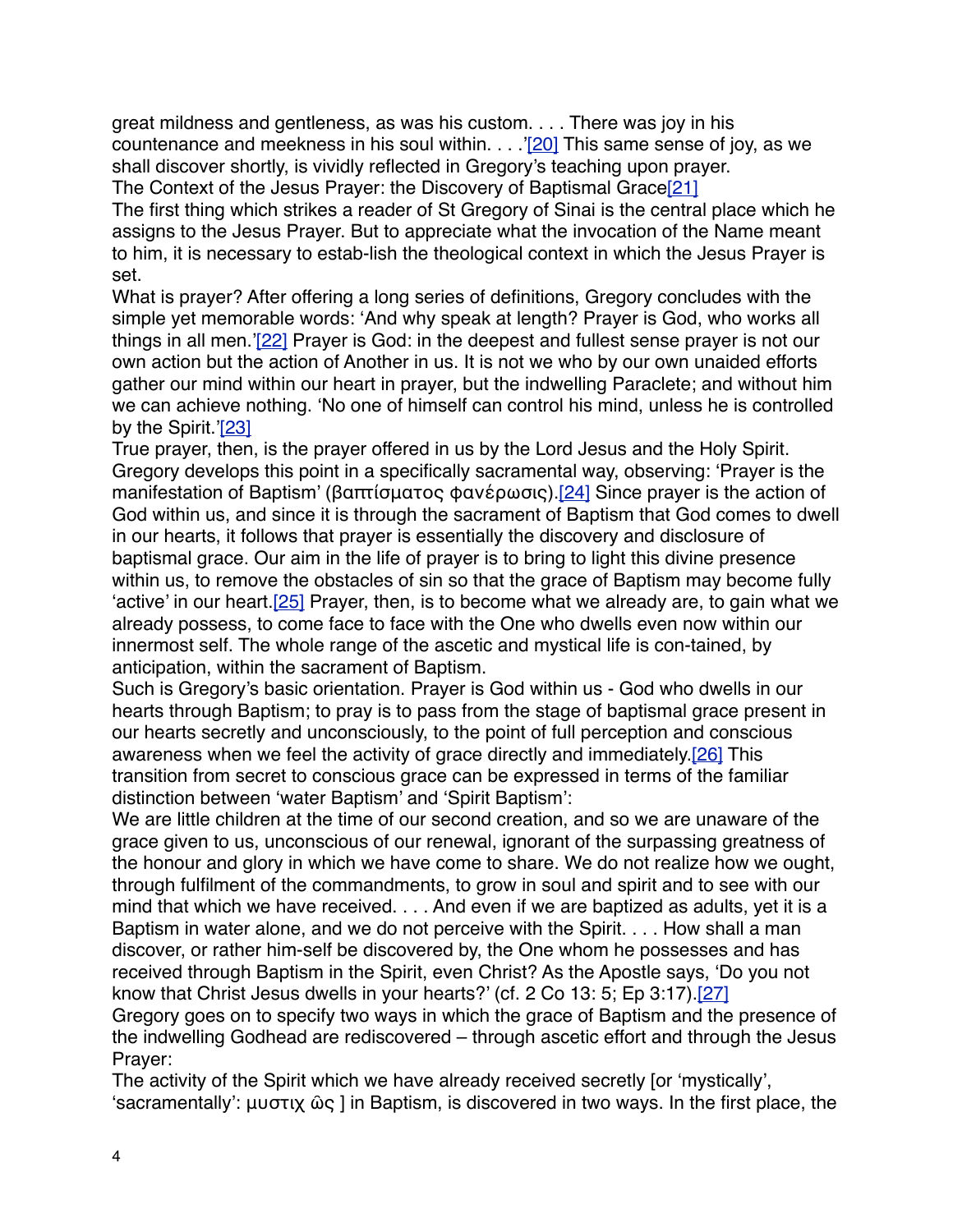gift is revealed in a general fashion through the fulfilment of the commandments, with much toil and time; as St Mark puts it, 'The more we fulfil the commandments, the more clearly the gift of the Spirit shines upon us with its own radiance'. Secondly, it is manifested to us in obedience through the methodical and unceasing invocation of the Lord Jesus, that is, through the memory of God. The first way is slower and the second shorter[.\[28\]](http://www.bogoslov.ru/text/2588738.html#_ftn29)

The first way is that of the 'active life', the way which Gregory himself was following until he met the monk Arsenios in Crete. The second way is that of inner prayer, and it is characterized above all by the 'memory of God', that is, by the continual invocation of the Name of Jesus. So far from rejecting the first way, Gregory treats it as a genuine spiritual path which can indeed bring a man to the full discovery of baptismal grace. But he sees the second way, the way of the Jesus Prayer, as quicker and shorter. Strictly speaking, the two are not alternatives. Those who use the Jesus Prayer are not thereby dispensed from following the first way as well, the way of the commandments. The 'active life' is not a stage through which the man of prayer passes, in such a manner as to leave it completely behind; for there is an important sense in which the 'contemplative' mystic must still continue to struggle on the 'active' level until the end of life. Gregory's point is that we should not struggle only on the active level, for there is a further dimension of the spiritual life into which we can also enter. In connection with the second way, Gregory states that the gift of baptismal grace is manifested to us 'in obedience': by this he means obedience to a spiritual father.

If the way of inner prayer is termed 'shorter', it is such only in a relative sense. Gregory most emphatically did not envisage it as a 'soft option'. This is rendered abundantly clear in the daily timetable that he proposes for the Hesychast, which runs as follows: 1) By day:

1st hour: the 'memory of God', prayer (i.e. the Jesus Prayer), 'quiet of the heart'. 2nd hour: reading.

3rd hour: psalmodia (recitation of the Psalter)[.\[29\]](http://www.bogoslov.ru/text/2588738.html#_ftn30)

The same three activities are prescribed in the same sequence for the 4th, 5th and 6th hours; and for the 7th, 8th and 9th hours. As an alterna-tive to this threefold sequence Gregory suggests that the Jesus Prayer may be used without interruption. 10th hour: meal.

11th hour: sleep (if desired).

12th hour: Vespers.

2) By night. Here three possibilities are specified:

(i) Beginners: one half of the night is to be spent in vigil and the other half in sleep.

Midnight forms the point of division, but it does not matter whether the sleep or the vigil comes first.

(ii) Intermediaries (mesoi, 'those in the middle'): 4 hours of sleep and 8 of vigil, arranged thus:

1-2 hours awake (? spent in recitation of the Jesus Prayer)[.\[30\]](http://www.bogoslov.ru/text/2588738.html#_ftn31)

4 hours asleep.

6 hours awake, spent in prayer: Matins (Orthros[\)\[31\]](http://www.bogoslov.ru/text/2588738.html#_ftn32) with the

reading of the Psalter and prayer (presumably the Jesus Prayer); then Prime.

(iii) The Perfect: these, says Gregory, keep vigil standing without inter-ruption throughout the whole night![\[32\]](http://www.bogoslov.ru/text/2588738.html#_ftn33)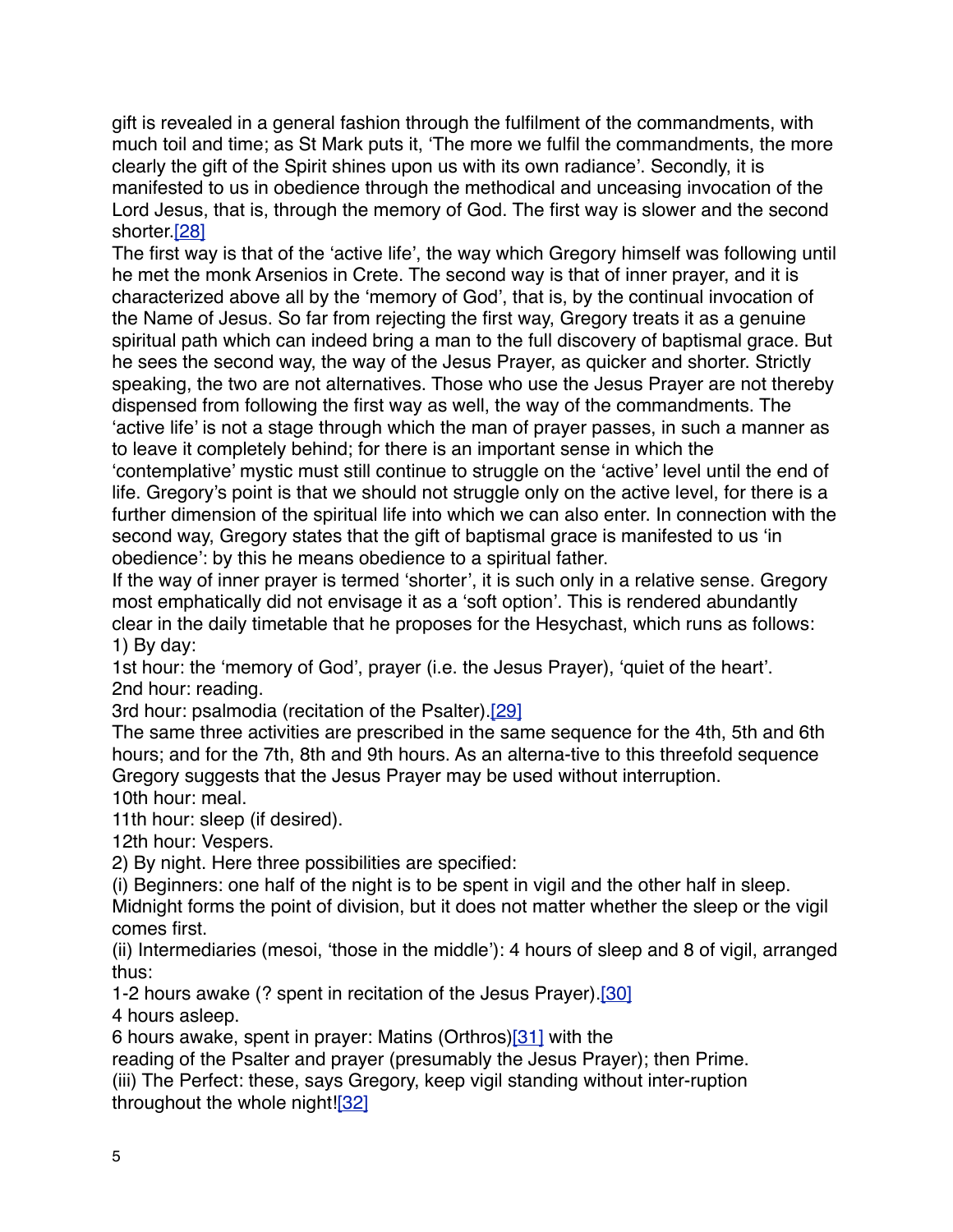This is a formidable programme to follow day after day, year after year. True, the beginner is allowed a reasonable amount of sleep – if he wishes, about 7 hours out of the 24.[\[33\]](http://www.bogoslov.ru/text/2588738.html#_ftn34) But only one meal is permitted each day, at 3-4 p.m. The basic diet prescribed by Gregory is bread and water: about a pound of bread daily (a fairly generous allowance) and three cups or baukalia of water, mixed with two of wine. This may be supplemented by such other foods as come readily to hand, in the main presumably vegetables; meat certainly would have been excluded, but perhaps Gregory would occasionally have permitted fish outside periods of fasting.[\[34\]](http://www.bogoslov.ru/text/2588738.html#_ftn35) But more serious than any bodily privation is the sheer monotony of this daily programme. Nothing is said about meetings with other Hesychasts for spiritual conversation and mutual comfort, nothing about exercise outside the cell: how far did Gregory take this for granted? More surprisingly, there is no clear indication about manual labour or handiwork. This Gregory seems to discount as appropriate mainly for the 'weak'[:\[35\]](http://www.bogoslov.ru/text/2588738.html#_ftn36) these, if they wish, may work with their hands or make prostrations as they recite the Jesus Prayer.<sup>[36]</sup> Equally, there is no clear indication about the Liturgy: how often should the Hesychast receive communion? In general, Gregory scarcely ever mentions the Eucharist in his writings. Doubtless he assumed that the Hesychast, if living not far from a monastery, would attend the Liturgy there on Sundays and feasts; if living in a more remote spot, he might have to depend on the occasional ministrations of a visiting priest. Many Hesychasts used to spend five days of each week in strict seclusion, and then Saturday and Sunday in community, attending the Liturgy on both days: Gregory may envisage some such arrangement, but he does not say so explicitly. With this five-day pattern, the monotony would of course be greatly diminished.

The Verbal Form of the Jesus Prayer

Such, then, is the context in which St Gregory of Sinai sets the Jesus Prayer, as a means whereby we reactivate the grace of Baptism and become consciously aware of the indwelling Spirit in our hearts; and such is the daily programme which he proposes for one practising the invocation of the Name.

In Gregory's writings, the standard form for the Jesus Prayer is 'Lord Jesus Christ, Son of God, have mercy on me' (Κύριε Ἰησοῦ Χριστὲ υἱὲ τοῦ Θεοῦ ἐλέησόν με )[.\[37\]](http://www.bogoslov.ru/text/2588738.html#_ftn38) In the Life by Patriarch Kallistos, this standard form is given with the addition at the end of the two words 'a [lit. 'the'] sinner (τ ὸν ἀμαρτωλόν); [\[38\]](http://www.bogoslov.ru/text/2588738.html#_ftn39) this expanded version, adding 'a sinner', does not occur in Gregory's own works.

On occasion, so Gregory suggests, the Hesychast may wish to employ abbreviated forms of the Prayer:

'Lord Jesus Christ, have mercy on me'

'Son of God, have mercy on me'

'Jesus, Son of God, have mercy on me' [\[39\]](http://www.bogoslov.ru/text/2588738.html#_ftn40)

These shorter formulae he considers to be easier than the full form.[\[40\]](http://www.bogoslov.ru/text/2588738.html#_ftn41) It is noteworthy that the second of the three shorter forms does not include the Name of Jesus. While permitting this diversity of verbal formulae, Gregory issues a warning against changing too often from one to another[.\[41\]](http://www.bogoslov.ru/text/2588738.html#_ftn42)

The previous history of these different formulae may be briefly noted. What we have termed Gregory's 'standard form' – 'Lord Jesus Christ, Son of God, have mercy on me' (without 'a sinner')-is first found, to my knowledge, in the Life of Abba Philemon, a work of the 6th–7th century, emanating from Egypt. [42] It recurs in the treatise of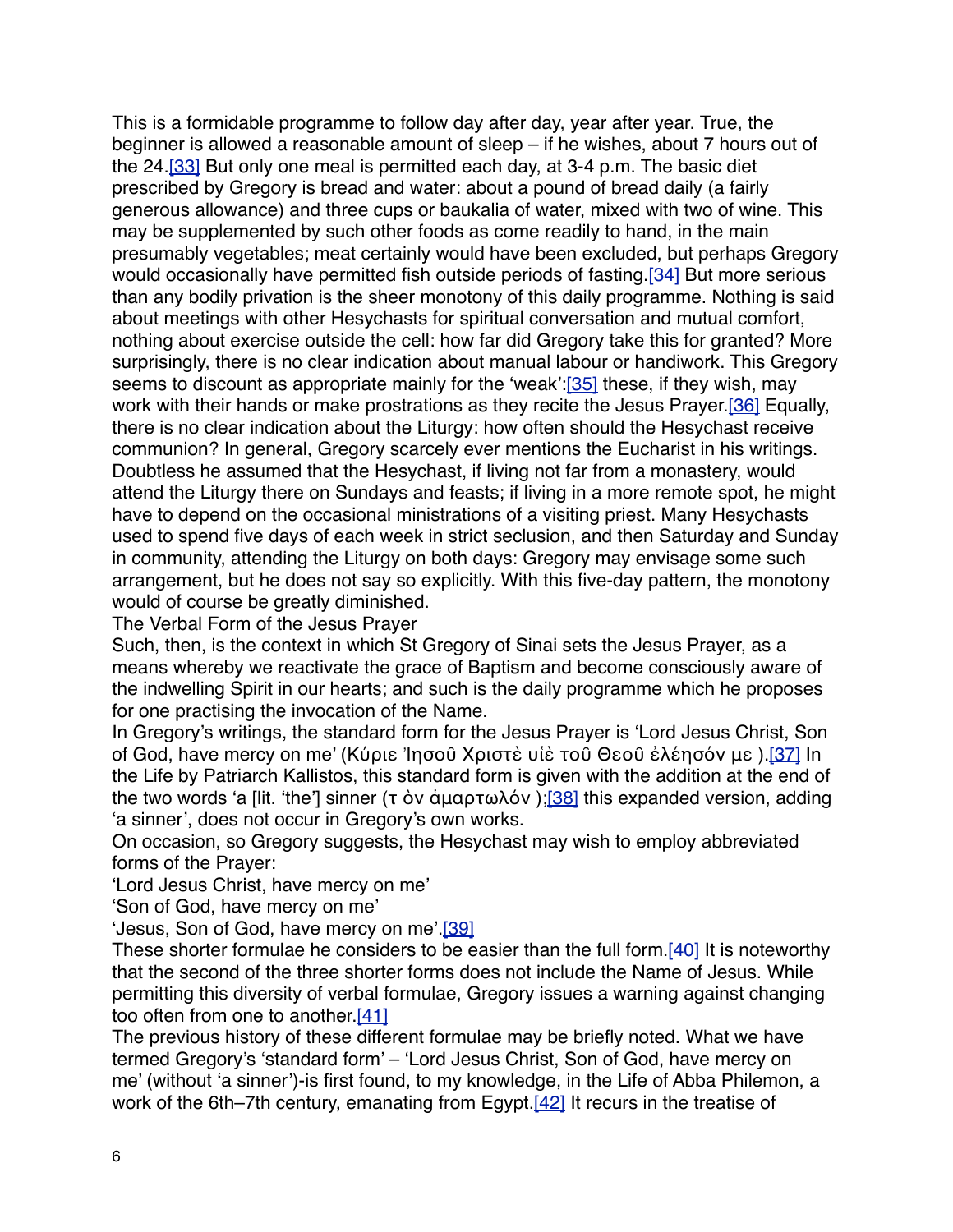Nicephorus the Hesychast, On Vigilance and the Guarding of the Heart (late 13th–early 14th century).<sup>[43]</sup> During the intervening period of 700 years between these two texts, I cannot recall any other source in which it appears.[\[44\]](http://www.bogoslov.ru/text/2588738.html#_ftn45) The Life of St Gregory of Sinai is, so far as I am aware, the earliest occasion on which the Prayer is given with the words 'a sinner' at the end.

Of Gregory's three shorter formulae, by far the most frequent in earlier sources is the first, 'Lord Jesus Christ, have mercy on me' (without 'Son of God'): indeed, it is considerably more frequent than the so-called 'standard form'. It occurs in the Life of Abba Philemon, alongside the standard form[,\[45\]](http://www.bogoslov.ru/text/2588738.html#_ftn46) and also in the Book of Varsanuphius and Joh[n\[46\]](http://www.bogoslov.ru/text/2588738.html#_ftn47) and in the Life of Dositheus (both Palestinian and dating from the early 6th century).[\[47\]](http://www.bogoslov.ru/text/2588738.html#_ftn48) In the Life of Dositheus this prayer is used in conjunction with the words 'Son of God, help me', which recall the second of Gregory's shorter formulae, 'Son of God, have mercy on me'[.\[48\]](http://www.bogoslov.ru/text/2588738.html#_ftn49) Var-sanuphius also offers a number of other forms, not mentioned by, Gregory:

'Lord Jesus Christ, save me'[\[49\]](http://www.bogoslov.ru/text/2588738.html#_ftn50)

'Master Jesus, protect me['\[50\]](http://www.bogoslov.ru/text/2588738.html#_ftn51)

'Jesus, help me'[.\[51\]](http://www.bogoslov.ru/text/2588738.html#_ftn52)

The last of these is also found in the alphabetical collection of the Apophthegmata Patrum.<sup>[52]</sup> The form 'Lord Jesus Christ, have mercy on me' occurs in a text of the late 12th century, the Meterikon of Abba Isaias, addressed to the nun Theodora, daughter of the Emperor Isaac II Angelus.<sup>[53]</sup> The same form, but beginning with the word 'Our', is found in the Coptic Macarian cycle, in a text of uncertain date, but possibly from the 8th-10th century: 'Is it not easy to say with every breath, "Our Lord Jesus Christ, have mercy on me; I bless thee, my Lord Jesus, help me".['\[54\]](http://www.bogoslov.ru/text/2588738.html#_ftn55)

The Outward Technique: Control of the Breathing

Turning now from the verbal form of the Jesus Prayer to the external technique by which it is accompanied, we find that Gregory is familiar with the 'physical method' expounded in the treatises On Vigilance and the Guarding of the Heart by Nicephorus the Hesychast, and On Holy Prayer and Attention (also entitled On the three Methods of Prayer) attributed to St Symeon the New Theologian[.\[55\]](http://www.bogoslov.ru/text/2588738.html#_ftn56) Although, like them, Gregory recommends control of the breathing, his directions are far less detailed. Thus he merely says:

From early morning sit down on a low stool, about eight inches high; compress your mind, forcing it down from your brain into your heart, and keep it there. Laboriously bow yourself down, feeling sharp pain in your chest, shoulders and neck, and cry persistently in mind and soul, 'Lord Jesus Christ, have mercy on me'. Then, because of the constraint and labour, and also perhaps because of the feeling of distaste that results from this continual effort - but not, certainly, because of feeding continually on the one food of the threefold Name, for he says, 'they who feed on me shall still be hungry' (Ecclus 24:21) – transfer your mind to the second half and say, 'Son of God, have mercy on me'. Repeat this many times, and do not from laziness change frequently from one half to the other: for trees which are continually transplanted do not grow roots. Control the drawing in of your breath, so that you do not breath at your ease. For the current of air which rises from the heart darkens the mind and agitates the intelligence, keeping it far from the heart. . . . Hold back the expulsion of your breath, so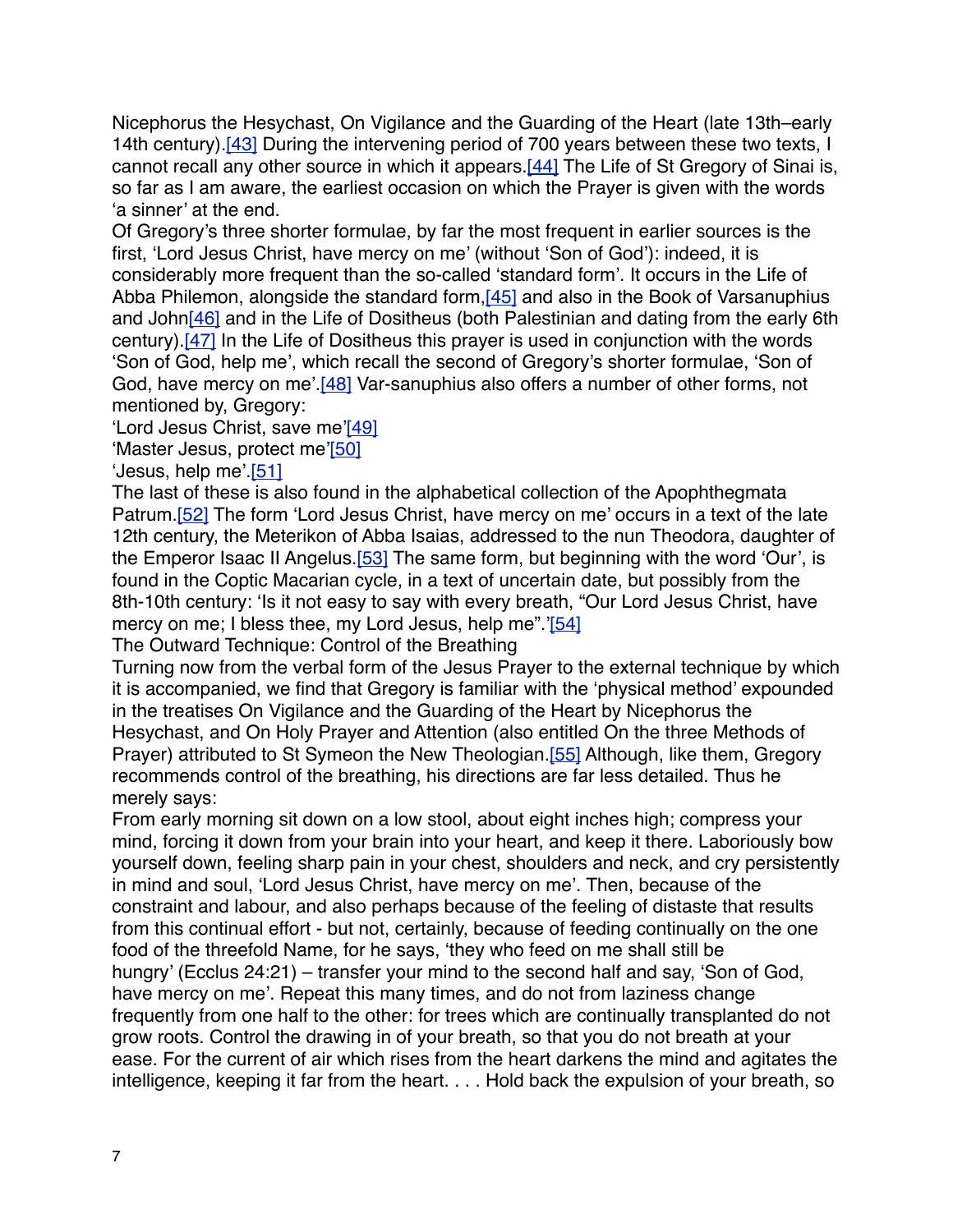far as possible, and enclose your mind in your heart, con-tinually and persistently practising the invocation of the Lord Jesus[.\[56\]](http://www.bogoslov.ru/text/2588738.html#_ftn57)

Elsewhere, Gregory's instructions are even less specific:

Sometimes sit on a stool, and this for most of the time, because of the discomfort; sometimes lie down on your couch, but only occasionally and for a moment, by way of relaxation. You should remain patiently seated, remembering the words 'Persevere in prayer' (Col 4:2); and do not quickly stand up out of faint-heartedness, because of the insistent pain that comes from the inward invocation of the mind and continued immobility. 'For behold,' says the Prophet, 'pangs have laid hold on me, as the pangs of a woman in travail' (Is 21:3). But bow yourself down and collect your mind within your heart, if it is open, and call the Lord Jesus to your aid. Your shoulders will ache and you will often feel pain in your head, but persevere persistently and with ardent longing, seeking the Lord in your heart.<sup>[57]</sup>

Control of the breathing, he continues, helps us to control the mind:

The retention of the breath, with the mouth kept tightly closed, con-trols the mind, but only partially, for it becomes dispersed once more.[\[58\]](http://www.bogoslov.ru/text/2588738.html#_ftn59)

Too much emphasis on the purely physical aspect is to be deplored; the aim is always the concentration of the mind:

Closing your mouth a little, control the respiration of the mind, and not that of the nostrils, as the uninstructed do. . . [.\[59\]](http://www.bogoslov.ru/text/2588738.html#_ftn60)

That is as far as Gregory goes in his directions about bodily posture and control of the breath. It can scarcely be termed a 'psycho-somatic technique', far less an instance of 'Christian Yoga'. All that he tells us is that the Hesychast is to sit on a low stool, with his head bowed; his normal position, when reciting the Jesus Prayer, is to be seated, rather than to stand, kneel or lie down. Gregory emphasizes the physical dis-comfort that he will experience from continuing in this position for a prolonged period. The Hesychast is told to restrain the drawing in and out of his breath; to avoid, so far as possible, breathing deeply or quickly. And that is all. Reading these passages in context, it is absolutely clear that for Gregory the primary factor is always the actual invocation of the Name of Jesus and not the accompanying technique. His approach agrees here with that of Gregory Palamas, who defends the legitimacy of the physical method, but treats it as no more than an optional acces-sory suitable mainly for beginners.[\[60\]](http://www.bogoslov.ru/text/2588738.html#_ftn61) Neither of the two Gregories saw the physical method as a uniquely privileged or infallible device, leading automatically to the vision of God.

In his references to the control of the breathing, was St Gregory of Sinai influenced by the physical techniques practised among the Sufis in connection with dhikr (the invocation of the Name of God)? During his earlier years Gregory travelled widely in the Islamic world, and so it is not impossible that he knew something of Sufism through direct personal contact. On the whole, however, it is far more probable that he learnt about the control of breathing either from the monk Arsenios in Crete or from the writings of Nicephorus and ps.-Symeon[.\[61\]](http://www.bogoslov.ru/text/2588738.html#_ftn62) The directions about bodily posture and breathing given by Gregory of Sinai, as also by Nicephorus, ps.-Symeon and Palamas, are far less elaborate than those given in Muslim mysticism. Yet the parallels are still suf-ficiently striking, and it is difficult altogether to exclude the possibility that the Hesychast tradition at some point underwent influences from Islam.[\[62\]](http://www.bogoslov.ru/text/2588738.html#_ftn63) The whole question calls for further study.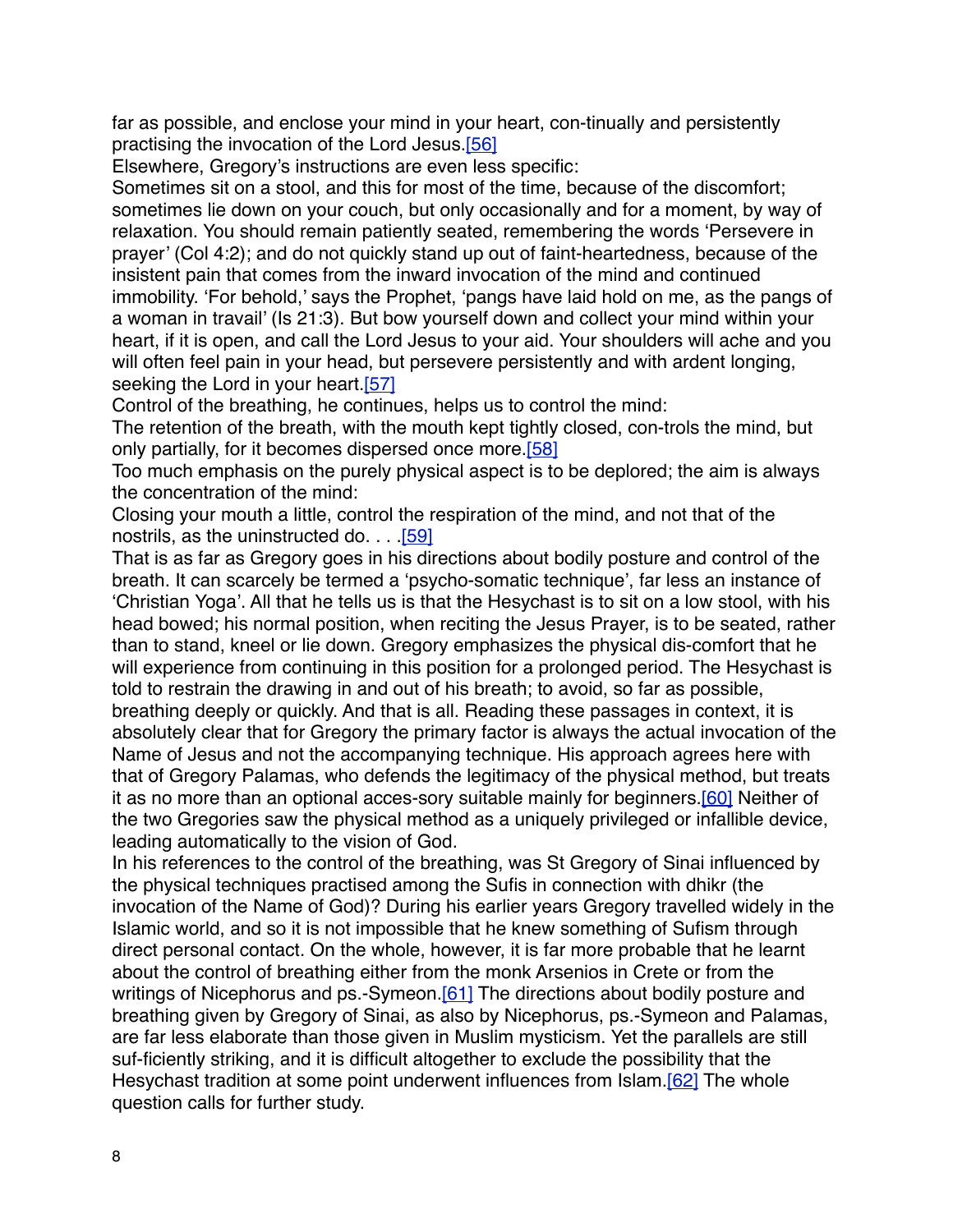## The Inward Technique: Uninterrupted and Imageless Prayer

So far as the inward (rather than the physical) technique of the Jesus Prayer is concerned, St Gregory of Sinai insists on two things: first, that the invocation shall be so far as possible continuous; secondly, that it shall be free from images. The first point is so much taken for granted by Gregory that it is nowhere discussed at length. When referring to the invocation of the Lord Jesus, as a matter of course he adds the adjective 'continual'.<sup>[63]</sup> This ceaseless invocation, so he teaches, some-times takes the form of an oral prayer, framed outwardly by the lips; at other times it is recited by the mind alone.[\[64\]](http://www.bogoslov.ru/text/2588738.html#_ftn65)

Great emphasis is placed upon the second point. 'Always keep your mind free from colours, images and forms', he urges[.\[65\]](http://www.bogoslov.ru/text/2588738.html#_ftn66) Our aim in prayer should be simply and solely to obtain 'activity of the heart . . . altogether free from images and forms'; we must not imagine any 'shape or impres-sion, even of supposedly holy things'.<sup>[66]</sup> He issues a severe warning against the human imagination or phantasia: he who prays must beware lest he become a phantastes instead of a hesychastes[!\[67\]](http://www.bogoslov.ru/text/2588738.html#_ftn68) Taking up a phrase of St John Climacus, [68] Gregory observes, 'Hesychia is the laying aside of thoughts' [\[69\]](http://www.bogoslov.ru/text/2588738.html#_ftn70) All this was standard teaching in the Christian East long before St Gregory of Sinai. According to St Diadochus of Photice (5th century), the invocation of the Name of Jesus or 'memory of God' – for Diadochus as for Gregory of Sinai, the two phrases mean the same thing – has as its object to close the 'outlets' of the mind and to cut off the phantasiai, thus recalling the mind to the true vision of itself.[\[70\]](http://www.bogoslov.ru/text/2588738.html#_ftn71) Hesychius of Vatos (? 9th-10th century) is particularly emphatic about the need for the Jesus Prayer to be free from thoughts and imaginations: above all else, it is a way of keeping guard over the mind[.\[71\]](http://www.bogoslov.ru/text/2588738.html#_ftn72)

The Jesus Prayer, in other words, is not a form of meditation on specific incidents in the life of our Lord. Rather, it is a method for con-trolling thoughts, for concentrating the attention and guarding the mind; more precisely, it is a way of containing the mind within the heart. Under normal conditions, a man's attention is scattered and dispersed over a multiplicity of external objects. In order that he may acquire true prayer of the heart, his mind must be unified. It must be brought from frag-mentation to singleness, from plurality to simplicity and nakedness; and so it will be enabled to enter and dwell within the heart. Such is the aim of the Jesus Prayer: 'By the memory of Jesus Christ', as Philotheus of Sinai (?9th-10th century) puts it, 'gather together your mind that is scattered abroad.['\[72\]](http://www.bogoslov.ru/text/2588738.html#_ftn73) That is why the Jesus Prayer must be at once uninterrupted and imageless; only so can it fulfil effectively this task of unification.

Gregory of Sinai develops this line of thought with particular reference to the Fall. The memory of man was originally single and unitary, but as a result of Adam's sin it has suffered division and disintegration. Through the 'memory of God' and the invocation of the Name, our memory is enabled to return once more to its primal wholeness.[\[73\]](http://www.bogoslov.ru/text/2588738.html#_ftn74) Gregory's understanding of the Jesus Prayer as an invocation free from images is well expressed by a Russian spiritual writer of the 19th century, Bishop Theophan the Recluse:

Standing with consciousness and attention in the heart, cry out unceasingly, 'Lord Jesus Christ, Son of God, have mercy upon me', without having in your mind any visual concept or image, believing that the Lord sees you and listens to you. . . . The essential part is to dwell in God, and this walking before God means that you live with the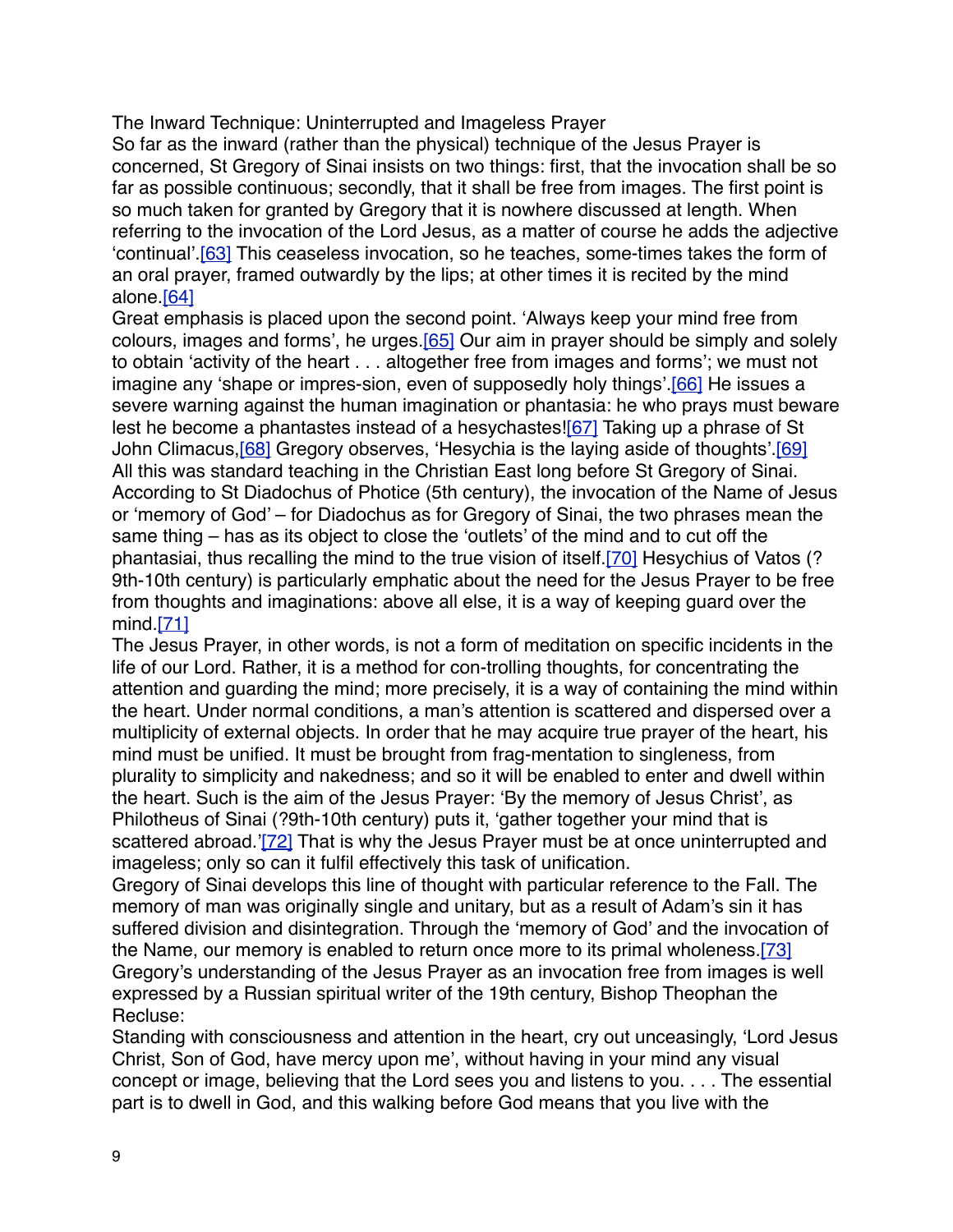conviction ever before your consciousness that God is in you, as he is in everything: you live in the firm assurance that he sees all that is within you, knowing you better than you know yourself. This aware-ness of the eye of God looking at your inner being must not be accompanied by any visual concept, but must be confined to a simple conviction or feeling.[\[74\]](http://www.bogoslov.ru/text/2588738.html#_ftn75)

The Effects of the Jesus Prayer: Joyful Sorrow, Warmth and Light

While excluding thoughts and images from the practice of the Jesus Prayer, St Gregory of Sinai has much to say about the feelings which should accompany the invocation of the Name. There is a strongly 'affective' tone about all that he writes. In his eyes, the Jesus Prayer is not a magical incantation, a verbal equivalent of the Tibetan prayer wheel, but a supplication to be offered with full intensity of feeling, with vivid love and personal affection for the Saviour. The feelings of which Gregory speaks are at once joyful and penitential, confident yet hesitant: a con-junction that he sums up in the composite term χαρμολύπη, 'joyful grief',[\[75\]](http://www.bogoslov.ru/text/2588738.html#_ftn76) borrowed from Climacus[.\[76\]](http://www.bogoslov.ru/text/2588738.html#_ftn77) The saying of the Jesus Prayer leads, he writes, to 'an exultation filled with trembling', to 'mingled joy and fear': 'the soul rejoices because of the visitation and the mercy of God, but it fears and trembles at his coming, for it is guilty of many sins.['\[77\]](http://www.bogoslov.ru/text/2588738.html#_ftn78) Such is the double effect of the invocation.

As this last quotation from Gregory makes plain, from one point of view the Jesus Prayer is a cry for forgiveness, an expression of mourning (penthos) and compunction (katanyxis): 'Lord Jesus Christ . . . have mercy on me'.[\[78\]](http://www.bogoslov.ru/text/2588738.html#_ftn79) This penitential aspect of the invocation of the Name is heavily underlined in the Life of Gregory by Patriarch Kallistos:

Gathering all his perceptions inwardly within himself, exerting to the utmost his mind together with his spirit, fixing and binding it fast and in a word nailing it to the Cross of Christ, with frequent repetition he said in prayer, 'Lord Jesus Christ, Son of God, have mercy on me a sinner', with his soul full of anguish, with groanings and a broken heart; and he made the ground wet with the warm tears that flowed in abundance from his eyes.[\[79\]](http://www.bogoslov.ru/text/2588738.html#_ftn80)

The particular form in which the Prayer is here given, '. . . a sinner', naturally gives special emphasis to this penitential aspect. The Prayer is linked directly with Christ crucified - '. . . nailing his mind to the Cross of Christ . . .'– and it is closely associated with the gift of tears.

But Kallistos immediately goes on to describe how the Prayer set Gregory's heart on fire, filling him with light and joy. And so it is also in Gregory's own writings. While he does not underestimate the need for contrition and tears,[\[80\]](http://www.bogoslov.ru/text/2588738.html#_ftn81) unquestionably the note of rejoicing prevails over that of sorrow. When he describes the action or effect of the Jesus Prayer, its energeia (a favourite word in Gregory), the terms that he employs are 'gladness' (efphrosyni), transport or 'leaping up' of the spirit (skirtima, agalliama), and 'assurance' (plirophoria).  $[81]$  These are all expres-sions of an 'affective' character, involving the strong suggestion of feeling, of spiritual sentiment and sensation consciously experienced[.\[82\]](http://www.bogoslov.ru/text/2588738.html#_ftn83) And they are obviously words which imply, not despondency and mourning, but a loving and exultant confidence in God's compassion. The timetable which Gregory of Sinai prescribes for the Hesychast may seem, to an outsider, intolerably austere and exacting; and Gregory himself speaks of the concentrated effort required of those who recite the Prayer, of the 'sharp pain' felt by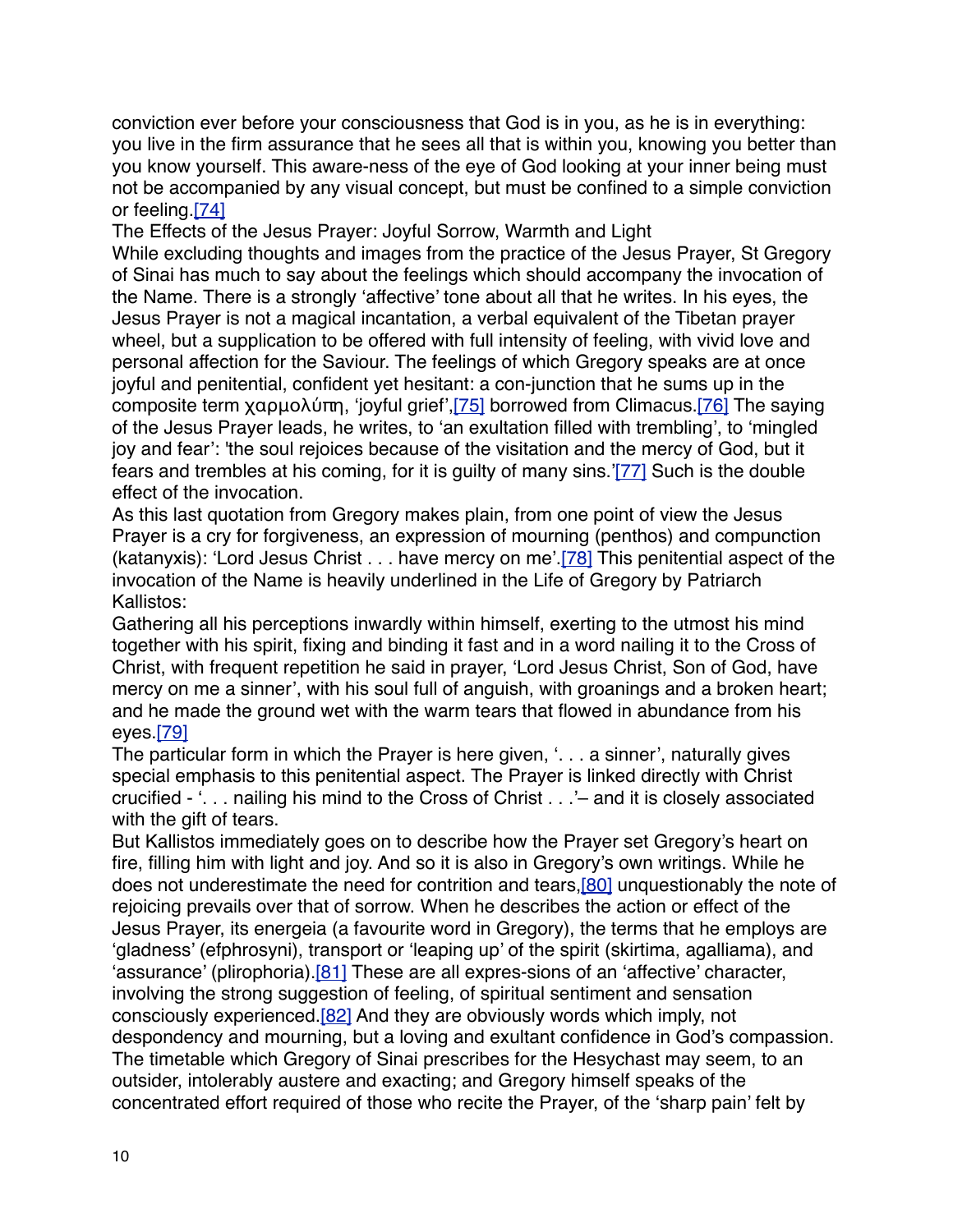them in 'chest, shoulders and neck'. But at the same time he did not expect his Hesychast to be a dejected and melancholy figure, but the exact opposite. There is one kind of feeling in particular to which Gregory makes constant reference: the sensation of warmth (θ έρμη ). 'The true beginning of prayer', he writes, 'is a feeling of warmth in the heart.['\[83\]](http://www.bogoslov.ru/text/2588738.html#_ftn84) His words should not be understood merely in a symbolical or metaphorical sense. True, he meant a spiritual rather than a purely physical sensation; but this spiritual experience seems, in his view, to have had definite concomitants on the physical level. He is careful, however, to distinguish three different kinds of warmth: a natural warmth, bodily in origin, due to a 'surfeit of blood'; an unnatural and sinful warmth, inflaming the imagination to thoughts of lust, and inspired by the devil; and true spiritual warmth, the fruit of grace.<sup>[84]</sup> How is a man to discriminate? The basic criterion, says Gregory, is the sense of wholeness: if the warmth is from God, it is marked by an entire absence of doubt, by complete inward confidence and calm assurance: 'If anything comes into the soul, say the Fathers, whether sensible or intelligible, and the heart hesitates about it, not accepting it, then it is not from God but sent by the adver-sary.' And Gregory adds characteristically: 'Time and experience and perception reveal this to us. . . . The palate distinguishes foods, says Scripture (cf. Ecclus 36:18-19); so spiritual taste infallibly makes plain what each thing is.['\[85\]](http://www.bogoslov.ru/text/2588738.html#_ftn86) Note the appeal to experience, so frequent in the Hesychast tradition. This feeling of warmth played a decisive role in the spiritual life of Gregory's contemporary on Mount Athos, St Maximus of Kapsokalyvia. In a conversation between him and St Gregory of Sinai, recorded by Maximus' disciple Theophanes of Vatopedi, Gregory asks Maximus whether he possesses 'prayer of the mind', true inward prayer. In answer Maximus describes how in his youth he prayed fervently to the Mother of God for the grace of prayer:

And one day . . . as with longing I kissed her immaculate icon, suddenly there came a warmth in my chest and my heart, yet not burning me up, but filling me with refreshment and sweetness and great compunc-tion. From that moment, father, my heart began to say the prayer within me; and at the same time my brain with my mind holds fast the memory of Jesus and of my Theotokos: and this memory has never departed from me. [\[86\]](http://www.bogoslov.ru/text/2588738.html#_ftn87)

The manner in which the Jesus Prayer is here linked with devotion to the Blessed Virgin is altogether unusual in 14th-century Hesychasm, and there is no parallel to this in the writings of of St Gregory of Sinai[.\[87\]](http://www.bogoslov.ru/text/2588738.html#_ftn88) Gregory and Maximus are, however, fully agreed in the significance which they attach to the feeling of warmth, and both alike treat this as the visible sign and sure indication of the beginning of inner prayer. In this emphasis upon feeling, upon the conscious sensation of grace, both alike stand in the 'affective' tradition extending back, through St Symeon the New Theologian, to St Diadochus of Photice and the Macarian Homilies.

The notion of warmth inevitably suggests the idea of fire, and fire in turn is associated with light. It is only to be expected, then, that Gregory of Sinai should link the Jesus Prayer with the vision of divine light. On this point, however, he is noticeably more reserved than Symeon the New Theologian or Gregory Palamas. He makes virtually no references to the Transfiguration.<sup>[88]</sup> When he does speak in terms of light, it is usually to warn the reader against the dangers of illusion (πλάνη: in Russian, prelest), against the false visions of light which result from self-deception or the trickery of the devil. 'Do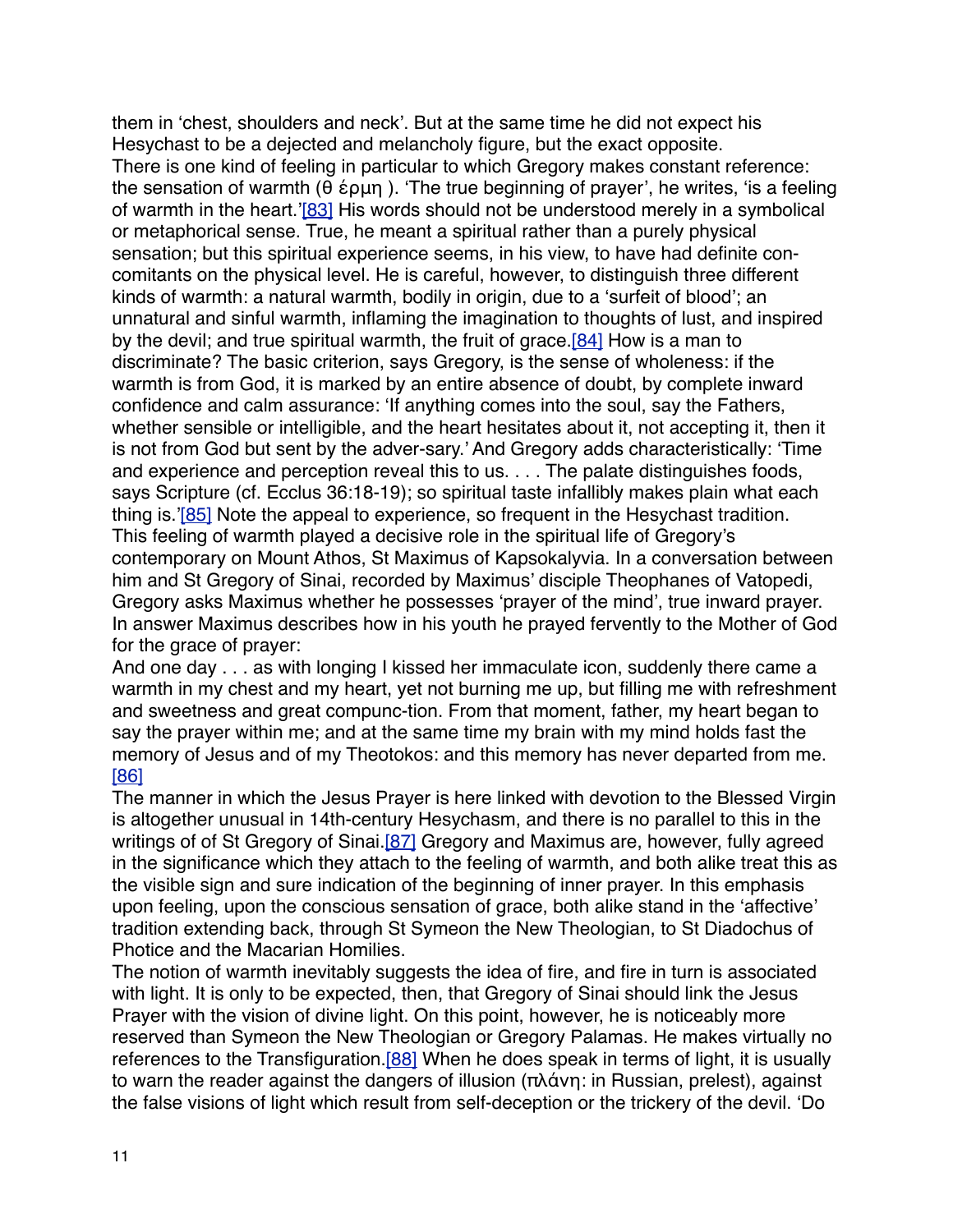not seek to behold lights', [89] he insists; and echoing words of caution issued long before by Diadochus, [90] he writes:

Give heed, lover of God, with care and knowledge. If it should happen that, when occupied with the work of prayer, you see light or fire outside or within, or what purports to be the form of Christ or an angel or one of the saints, do not accept it, lest you suffer harm.[\[91\]](http://www.bogoslov.ru/text/2588738.html#_ftn92)

The one sure criterion of the presence of grace is the feeling of warmth; and this feeling, like the invocation of the Name, should be entirely free from visual images and forms. But if Gregory of Sinai offers no fully explicit description of the vision of the light of Tabor, it does not therefore follow that he believed such a vision to be impossible or unimportant. The true reason for his reticence surely lies elsewhere. To those who need to learn about prayer from books, and who have not yet been vouchsafed the vision of divine light in their personal experience, all verbal descriptions will be not only inadequate but potentially dangerous, for they may encourage the accept-ance of a false vision of light. As for the few, the very few, who have been granted the true vision of Tabor, they have little need to read about it in books. The light of God, when it is revealed, is self-authenticating.

Yet, despite this reserve, the discerning reader will find in St Gregory of Sinai's writings, and also in the Life by Patriarch Kallistos, sufficient indications to justify numbering Gregory among the 'mystics of light'. He speaks of a 'spiritual contemplation of light', terming this contemplation 'hypostatic'[,\[92\]](http://www.bogoslov.ru/text/2588738.html#_ftn93) that is, objective and not merely symbolical and imaginary.[\[93\]](http://www.bogoslov.ru/text/2588738.html#_ftn94) In pure prayer, so he teaches, 'the senses are clothed by the light of the mind, for the mind at that moment becomes non-material and full of light'[.\[94\]](http://www.bogoslov.ru/text/2588738.html#_ftn95) 'When the mind is purified and returns to its ancient dignity', he writes elsewhere, 'it looks upon God and from him receives divine knowledge. . . . It immerses its thoughts in light and itself becomes light.['\[95\]](http://www.bogoslov.ru/text/2588738.html#_ftn96) Most significantly of all, when discussing the false visions of light that come from the devil, he goes on to mention a true vision of light that comes from God: 'From its activity (energeia) you can know whether the light that shines in your soul is from God or from satan.['\[96\]](http://www.bogoslov.ru/text/2588738.html#_ftn97) These are no more than hints, but they are enough to show that Gregory of Sinai belongs to the same mystical tradition as Symeon the New Theologian and Palamas.

St Gregory of Sinai has been termed 'a missionary of mental prayer, fully conscious of initiating something new in the monastic world of his time'[;\[97\]](http://www.bogoslov.ru/text/2588738.html#_ftn98) a missionary who 'inaugurated the most celebrated mystical renaissance in the whole of Byzantine history'.<sup>[98]</sup> The second statement comes closer to the truth than the first. Gregory did not 'initiate something new', in the sense of propounding a doctrine of prayer that was wholly novel and freshly invented. He drew, on the contrary, upon a spiritual and mystical tradition extending far back into the past, to Evagrius, Mark the Monk and Diadochus, to John Cliniacus and Hesychius. What he initiated, then, was not a revolution but a renaissance – a rebirth and revival of what had long been taught but was in his own day widely forgotten. His biographer records, as we have seen, that on his arrival at Athos around 1300 Gregory found but three ascetics on the entire peninsula who knew a little about inner prayer. A generation later, when Gregory Palamas appealed for support in his struggle against Barlaam the Calabrian, the leading monks throughout the Holy Mountain endorsed the Tome which he had prepared.[\[99\]](http://www.bogoslov.ru/text/2588738.html#_ftn100) What in 1300 was a hidden teaching, known to exceedingly few, had by 1340 become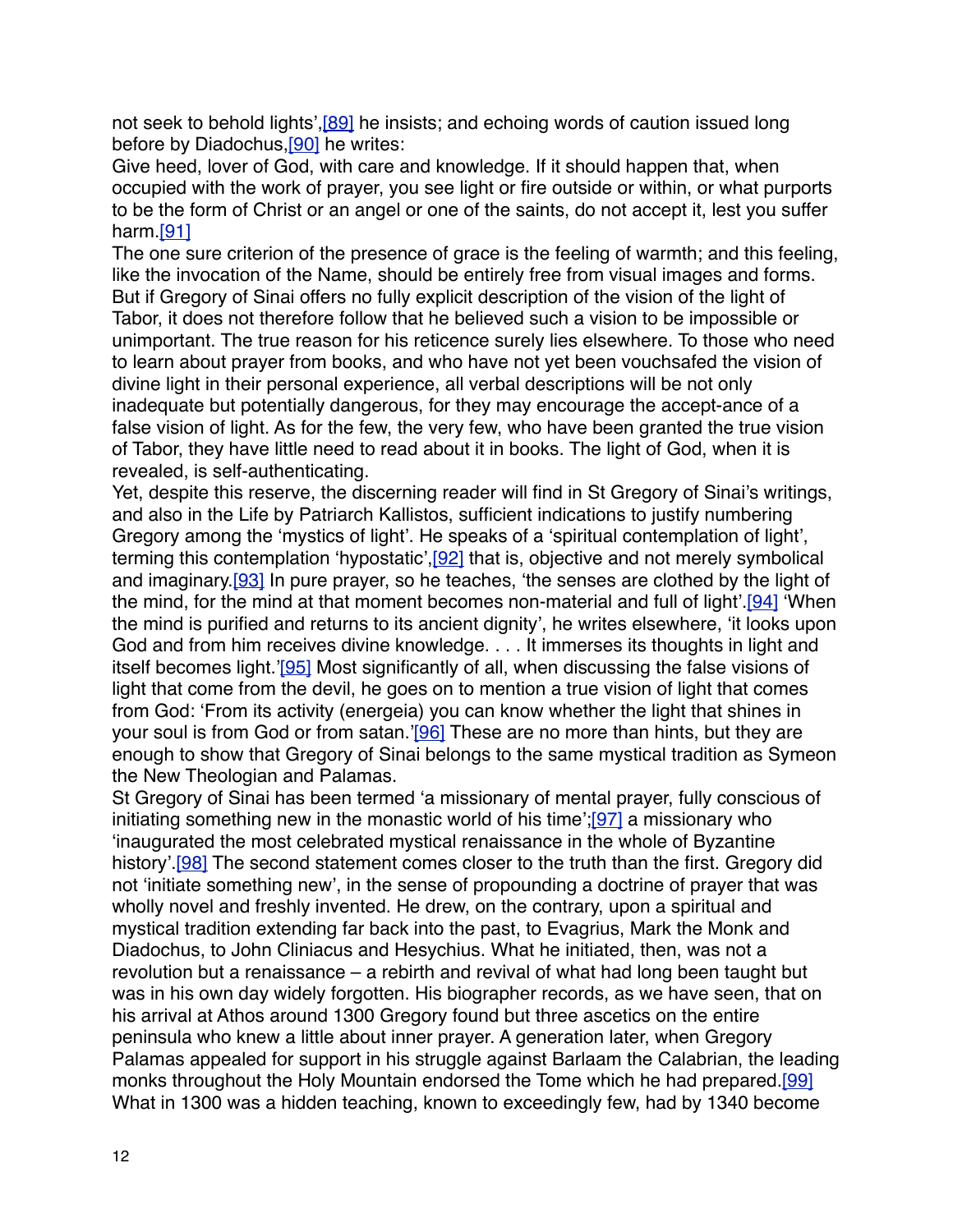the shared possession and the glory of the monastic community as a whole. Such was the measure of Gregory of Sinai's success as a missionary of Hesychasm. © Kallistos Ware and Sobornost/ECR 1972

A paper read at the Sixth International Conference of Patristic Studies, Oxford, 10 September 1971.

[\[1\]](http://www.bogoslov.ru/text/2588738.html#_ftnref2) Gregory of Sinai's works were first published in the Philokalia of St Nicodemus of the Holy Mountain (Venice 1782); in the recent five-volume reprint, they appear in vol. iv (Athens 1961), pp. 31-88. The Philokalia text is reproduced, with a Latin translation, in MPG cl, cols 1240-1345: in references throughout the present article, the MPG column is cited in brackets. There exists unfortunately no critical text; a systematic examination of the manuscripts may well reveal other works by Gregory of Sinai. For hymnographical material attributed to him in the manuscripts, see C. Emereau, 'Hymnographi graeci', Echos d'Orient, xxii (1923), p. 432.

The greater part of Gregory's writings is available in English translation in E. Kadloubovsky and G. E. H. Palmer, Writings from the Philokalia on Prayer of the Heart (London 1951), pp. 37-94; this version has been made, not directly from the Greek, but from the Russian translation (sometimes very free) by Bishop Theophan the Recluse. For selections in French, translated directly from the Greek, see J. Gouillard, Petite

Philocalie de la prière du cœur (2nd edition, Paris 1968), pp. 177-97.

The life of St Gregory, composed by his disciple Kallistos, Patriarch of Constantinople during 1350-3 and 1355-63, has been edited by N. Pomialovskii, Zhitie izhe vo sviatykh otsa nashego Grigoriia Sinaita (Zapiski Istoriko-Filologicheskago Fakul'teta Imperatorskago S.-Peterburgskago Universiteta, xxxv: St Petersburg 1894-6). Kallistos knew Gregory personally, living with him for some years, and also gathered material from other disciples: Life, 3 (ed. Pomialovskii, 2,27-3,5). His testimony is thus of primary importance.

Relatively little has been written about Gregory of Sinai in modern times. There is an article, old but still valuable, by J. Bois, 'Grégoire le Sinaïte et l'hésychasme à l'Athos au XIVe siècle', Echos d'Orient, v (1901-2), pp. 65-73; compare also the brief but perceptive sketch in J. Meyendorff, St Grégoire Palamas et la mystique

orthodoxe (Paris 1959), pp. 67-71. For further biblio-graphy, see H.-G. Beck, Kirche und theologische Literatur im byzantinischen Reich (Munich 1959), p. 695; S. G.

Papadopoulos, in Thriskevtiki kai Ithiki Enkyklopaideia, vol. iv (Athens 1964), col. 707; J. Darrouzès, in Dictionnaire de Spiritualité, vol. vi (Paris 1967), cols 1013-14. I have not seen the unpublished dissertation of W. Pandursky (Marburg 1945).

[\[2\]](http://www.bogoslov.ru/text/2588738.html#_ftnref3) When Palamas arrived on Athos c. 1317, Gregory of Sinai was also on the Mountain; both Gregories left around the same time, c. 1325-8, because of the Turkish incursions, and both then went to Thessalonika. When Gregory of Sinai returned briefly to Athos during the 1330s, Palamas was once more there. Gregory of Sinai and Palamas were both associated with the same area of Athos: the north-eastern side, between Iviron and Lavra. The followers of Gregory of Sinai were among the firmest supporters of Palamas during the Hesychast controversy; Gregory of Sinai's disciples at Magoula signed the Tomos Hagioreitikos in defence of the Palamite view-point, while it was Palamas who gave the monastic tonsure to Gregory of Sinai's spiritual son Isidore. In view of all this,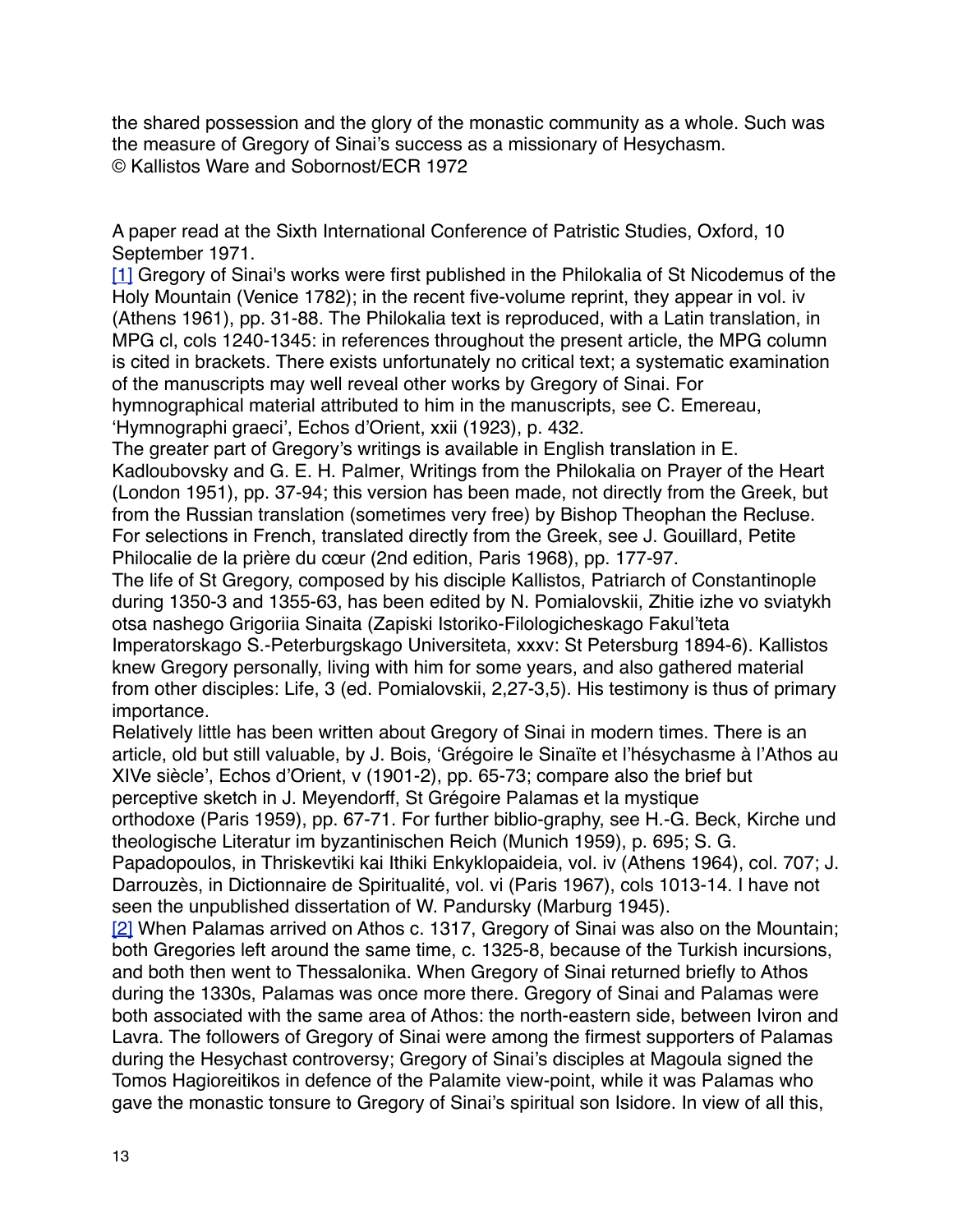direct personal contact between the Gregories would seem intrinsically probable, but it cannot actually be proved. On Athos Palamas had as his spiritual master a certain 'Gregory the Great', but this does not seem to be Gregory of Sinai. (On all this, see J. Meyendorff, Introduction à l'étude de Grégoire Palamas [Paris 1959], pp. 52-53, 63-64, 75.)

[\[3\]](http://www.bogoslov.ru/text/2588738.html#_ftnref4) Life, 19 (43,24).

[\[4\]](http://www.bogoslov.ru/text/2588738.html#_ftnref5) This seems to be the meaning of Kallistos, Life, 4 (5,5), 'he was clothed with the monastic garments', with no reference at this point to the tonsure. When Kallistos describes Gregory's arrival at Sinai, he says specifically that 'the hair of his head was tonsured' (5,8).

[\[5\]](http://www.bogoslov.ru/text/2588738.html#_ftnref6) Kallistos, Life, 5 (9,3-4).

[\[6\]](http://www.bogoslov.ru/text/2588738.html#_ftnref7) The terms 'active life' and 'contemplative life' are, of course, used here in their original Patristic sense, and not with their modem Western connotation. The 'active life' signifies, not the life of direct service to the world - preaching, teaching, social work and the like - but the struggle to uproot the passions and to acquire the virtues.

Understanding the term in this way, it can be said that many hermits, and many monks and nuns living in strict enclosure, are still largely absorbed in the 'active life'. By the same token, there are men and women com-mitted to a life of service in the world, who possess true prayer of the heart; and of these it may justly be said that they are following the 'contemplative life'. What matters is not the external situation, but the inward reality.

[\[7\]](http://www.bogoslov.ru/text/2588738.html#_ftnref8) On the concept of 'Sinaite' spirituality, see I. Hausherr, SJ, La Méthode d'Oraison Hésychaste (Orientalia Christiana, ix, 2 [36]: Rome 1927), pp. 118-29, 134-42, especially p. 125. Heavy use of this concept is made by 'Un Moine de l'Église d'Orient', La Prière de Jésus (3rd ed.: Chevetogne 1959), pp. 24-57. The anonymous monk here treats Gregory of Sinai as representing 'the end of the Sinaite phase and the beginning of the Athonite phase' (p. 44); he is wrong, however, in saying that Gregory met Arsenios at Sinai (ibid.). Fr Hausherr later withdrew or qualified much of what he wrote in 1927 about Sinaite spirituality: see 'Le Traité d'Oraison d'Evagre le Pontique', Revue d'Ascétique et de Mystique, xv (1934), pp. 169-70; Noms du Christ et voies d'oraison (Orientalia Christiana Analecta 157: Rome 1960), pp. 247-8.

[\[8\]](http://www.bogoslov.ru/text/2588738.html#_ftnref9) Kallistos, Life, 6 (10,12-16).

[\[9\]](http://www.bogoslov.ru/text/2588738.html#_ftnref10) Life, 7 (10,17-23).

[\[10\]](http://www.bogoslov.ru/text/2588738.html#_ftnref11) On Nicephorus the Athonite or Hesychast, see Gregory Palamas, Triads in Defence of the Holy Hesychasts, I, 2, 12 (ed. J. Meyendorff [Louvain 1959], 99,5-11) and II, 2, 2-3 (321,10-323, 22). The testimony of Palamas implies that Nicephorus was well known as a spiritual guide on Mount Athos, leaving behind him an influential following – not the kind of conclusion that we would draw from the Life of Gregory of Sinai by Kallistos.

[\[11\]](http://www.bogoslov.ru/text/2588738.html#_ftnref12) Kallistos, Life, 15 (33,7-8).

[\[12\]](http://www.bogoslov.ru/text/2588738.html#_ftnref13) Life, 16 (38,28-29).

[\[13\]](http://www.bogoslov.ru/text/2588738.html#_ftnref14) Life, 14 (31, 20-23).

[\[14\]](http://www.bogoslov.ru/text/2588738.html#_ftnref15) Patriarch Philotheos, Life of Isidore, 22 (ed. A. Papadopoulos-Keramevs, Zapiski Istoriko-Filologicheskago Fakul'teta Imperatorskago S.-Peterburgskago Universiteta, lxxvi [St Petersburg 1905], 77,21-26). Compare Meyendorff, Introduction & l'étude de Grégoire Palamas, p. 54: 'Once again, we see here a characteristic distinctive of the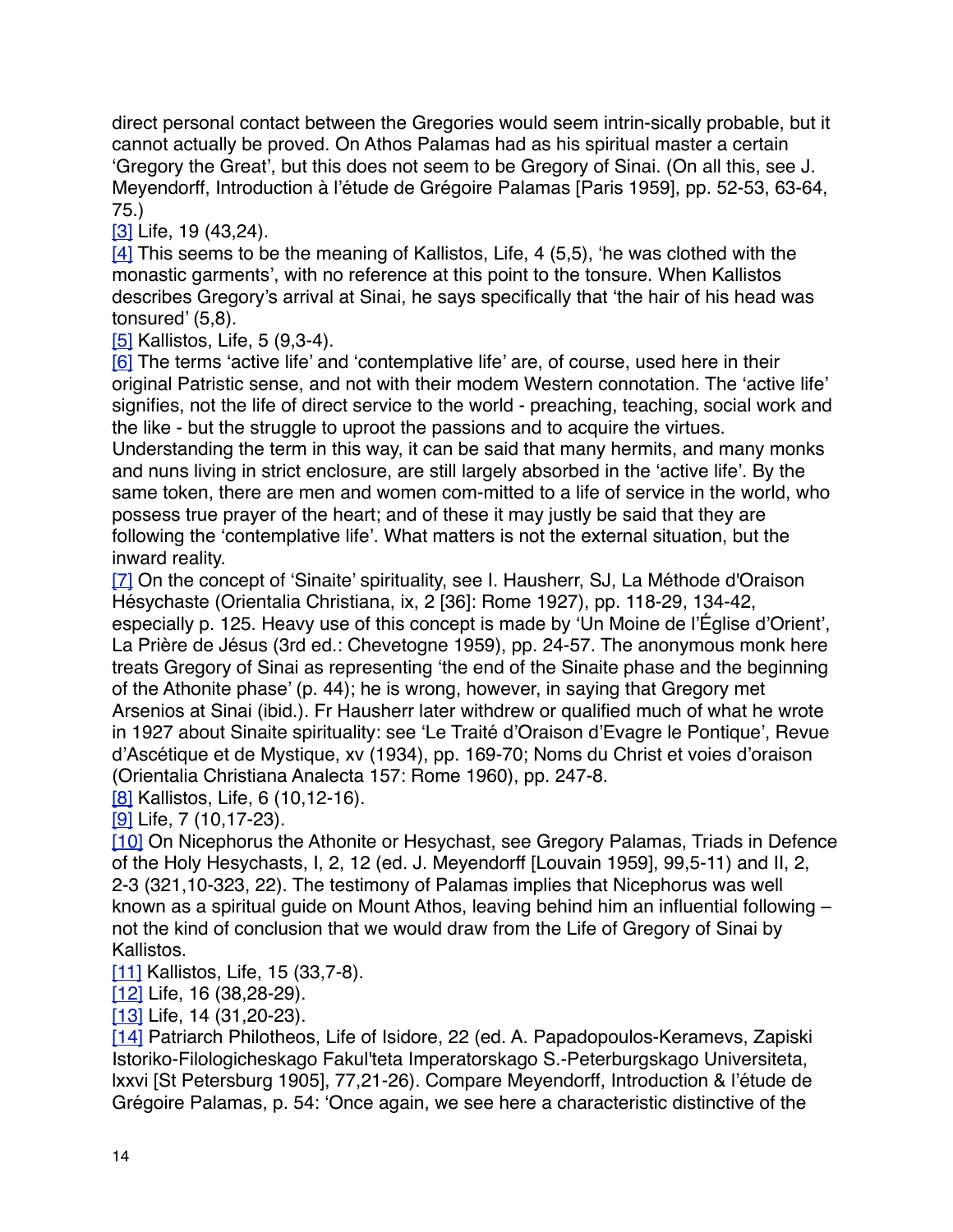Hesychasm of the 13th and 14th centuries, which a man such as Theoleptos of Philadelphia sought to promote: monasticism is conceived as a prophetic mission in and for the world and not simply as a means of individual salvation.'

[\[15\]](http://www.bogoslov.ru/text/2588738.html#_ftnref16) Patriarch Philotheos, Encomium S. Gregorii Thessalonicensis (MPG cli, cols 573B-574B). Compare the text in the Philokalia, vol. v (Athens 1963), pp. 107-12; also Igumen Chariton of Valamo, The Art of Prayer, translated by E. Kadloubovsky and E. M. Palmer (London 1966), pp. 87-88.

[\[16\]](http://www.bogoslov.ru/text/2588738.html#_ftnref17) Life, 19 (43,24-25).

[\[17\]](http://www.bogoslov.ru/text/2588738.html#_ftnref18) Life, 17 (40,12-41,30).

[\[18\]](http://www.bogoslov.ru/text/2588738.html#_ftnref19) On the influence of St Gregory of Sinai in Slav lands, see A.-A. N. Tachiaos, Epidraseis tou Hesychasmou eis tin Ekklisiastikin Politikin en Rosia

1328-1406(Thessalonika 1962), especially pp. 65-68; D. Obolensky, The Byzantine Commonwealth: Eastern Europe, 500-1453 (London 1971), pp. 301-5 and p. 404 (bibliography).

[\[19\]](http://www.bogoslov.ru/text/2588738.html#_ftnref20) In his longing for detachment Gregory was, however, less uncompromising than his friend Maximus of Kapsokalyvia, who – to avoid all sense of personal ownership – regularly burnt down his cell and moved elsewhere.

[\[20\]](http://www.bogoslov.ru/text/2588738.html#_ftnref21) Life, 8 (12,9-10 and 29-30); 10 (18,29-30).

[\[21\]](http://www.bogoslov.ru/text/2588738.html#_ftnref22) Note on the sources of St Gregory of Sinai. The author quoted or mentioned by name in Gregory's works by far the most frequently is John Climacus (13 references). After Climacus comes Isaac the Syrian (4 references); Mark the Monk (or Hermit) and Maximus the Confessor (3 references each); Ephraim the Syrian, Diadochus of Photice, Varsanuphius of Gaza (2 references each); Symeon the New Theologian (two references, one definitely and the other probably to ps.-Symeon, On Holy Prayer and Attention); Basil the Great, Abba Isaias, Hesychius, Thalassius, Philotheus of Sinai and Nicetas Stethatos (one reference each). It is interesting that there are no explicit references to the Macarian Homilies or to ps.-Dionysius.

[\[22\]](http://www.bogoslov.ru/text/2588738.html#_ftnref23) Capita, 113 (1280a).

[\[23\]](http://www.bogoslov.ru/text/2588738.html#_ftnref24) Quomodo oporteat sedere, 3 (1332A).

[\[24\]](http://www.bogoslov.ru/text/2588738.html#_ftnref25) Capita, 113 (1277D).

[\[25\]](http://www.bogoslov.ru/text/2588738.html#_ftnref26) Capita, 129 (1294B-C).

[\[26\]](http://www.bogoslov.ru/text/2588738.html#_ftnref27) On this distinction between grace present secretly and unconsciously and grace perceived with full awareness, see Kallistos Ware, 'The Sacrament of Baptism and the Ascetic Life in the Teaching of Mark the Monk', in F. L. Cross (ed.), Studia Patristica, vol. x (Texte und Untersuchungen 107: Berlin 1970), especially pp. 445-7.

[\[27\]](http://www.bogoslov.ru/text/2588738.html#_ftnref28) De quiete et oratione, 1-2 (1305A-D).

[\[28\]](http://www.bogoslov.ru/text/2588738.html#_ftnref29) Ibid., 3 (1308A-B). Gregory is here referring to Mark the Monk or Hermit (early 5th century). The quotation is not exact, but the general idea recurs frequently in Mark: see De his qui putant, 56 (MPG lxv, col. 937D), 85 (944A); De bapt. (1001B), etc.; and compare Ware, art. cit., pp. 441-52. The same teaching on Baptism and the spiritual life is found in the Century of Kallistos and Ignatios Xanthopoulos, 4 and 6 (MPG cxlvii, cols 637D and 641C).

[\[29\]](http://www.bogoslov.ru/text/2588738.html#_ftnref30) Psalmodia, prescribed by Gregory for the 3rd, 6th and 9th hours of the day, probably includes the recitation of the Lesser Hours of Terce, Sext and None. [\[30\]](http://www.bogoslov.ru/text/2588738.html#_ftnref31) Perhaps Compline (Apodeipnon), with the appointed Canon, is said at this point.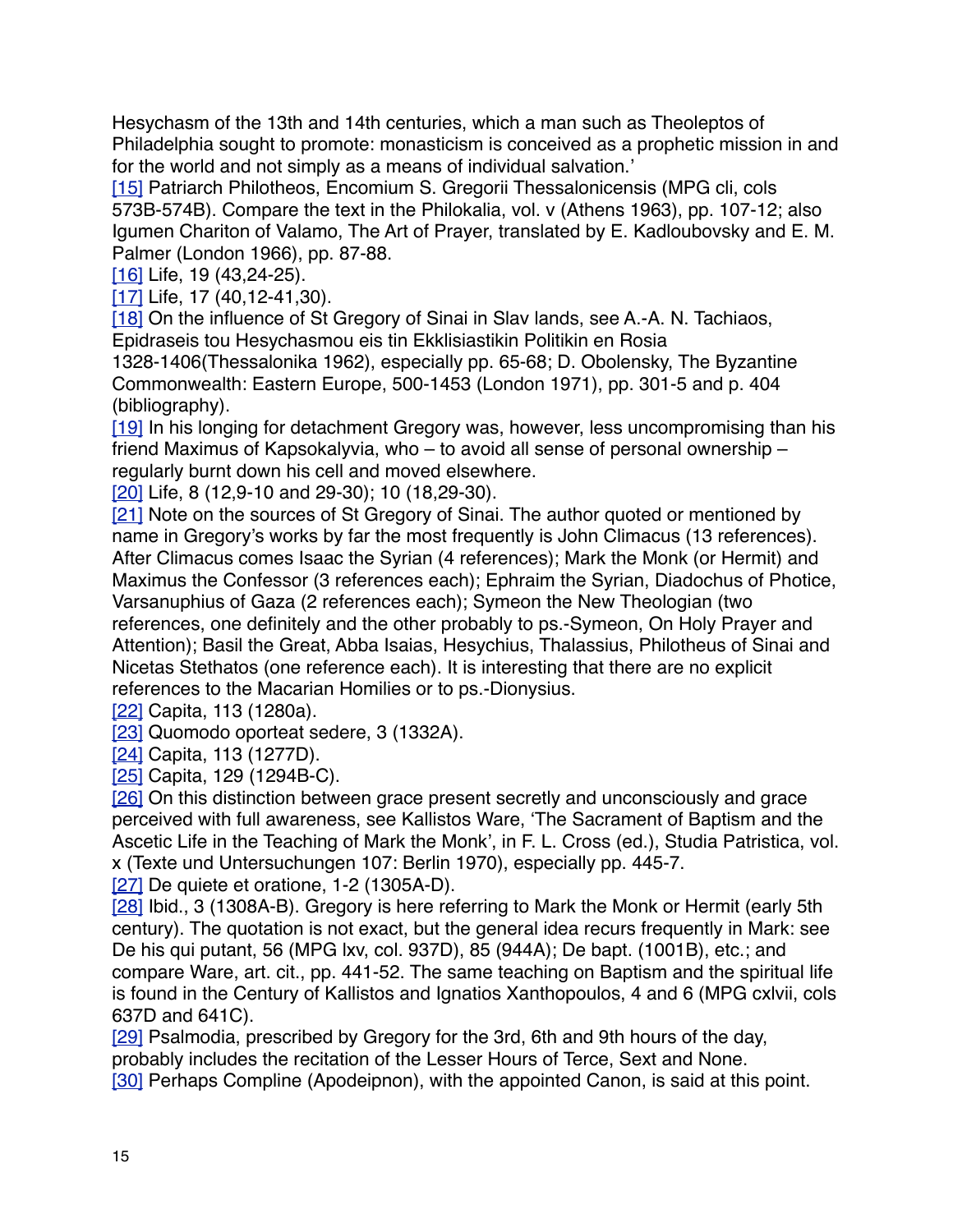[\[31\]](http://www.bogoslov.ru/text/2588738.html#_ftnref32) There is no mention of the Midnight Office (Mesonyktikon): possibly this is regarded as part of Orthros.

[\[32\]](http://www.bogoslov.ru/text/2588738.html#_ftnref33) Capita, 99 and 101 (1272C-1273A). Note the standard division of the Christian life into three stages. Clearly Gregory did not intend many of his disciples to call themselves 'perfect'!

[\[33\]](http://www.bogoslov.ru/text/2588738.html#_ftnref34) Following the normal monastic practice in the Christian East, Gregory allows twelve hours by day and twelve by night, with sunset and sunrise as the points of division. The actual length of an 'hour' by night or by day depends, of course, on the time of year: more sleep will be possible in winter, less in summer. In general, Gregory looks with little favour on sleep: our nightly sleep, he says, is 'the image of death' (Capita, 39 [1252A]).

[\[34\]](http://www.bogoslov.ru/text/2588738.html#_ftnref35) Capita, 102 (1273A). Elsewhere Gregory deplores the giving of exact rulings about food: legalism is to be avoided, for each must retain his proper liberty in Christ; the physical con-stitution varies from person to person – what satisfies one man is for another a major privation. The basic principle is never to eat to satiety (Quomodo oporteat sedere, 6 [1337A-C]).

[\[35\]](http://www.bogoslov.ru/text/2588738.html#_ftnref36) Capita, 99 (1272C).

[\[36\]](http://www.bogoslov.ru/text/2588738.html#_ftnref37) De quietudine et duobus orationis modis, 5 (1317C).

[\[37\]](http://www.bogoslov.ru/text/2588738.html#_ftnref38) Quomodo oporteat sedere, 2 (1329B). It must be remembered, when discussing the verbal formulae of the Jesus Prayer, that in many instances there is no critical edition of the text cited; any conclusions, therefore, about the exact wording can only be provisional.

[\[38\]](http://www.bogoslov.ru/text/2588738.html#_ftnref39) Life, 8 (11,8-9).

[\[39\]](http://www.bogoslov.ru/text/2588738.html#_ftnref40) The first two of these forms are found in De quietudine et duobus orationis modis, 2 (1316A); the third, in Quomodo oporteat sedere, 2 (1329B).

[\[40\]](http://www.bogoslov.ru/text/2588738.html#_ftnref41) Quomodo oporteat sedere, 2 (1329B).

[\[41\]](http://www.bogoslov.ru/text/2588738.html#_ftnref42) De quietudine et duobus orationis modis, 2 (1316B); Quomodo oporteat sedere, 2 (1329B).

[\[42\]](http://www.bogoslov.ru/text/2588738.html#_ftnref43) See the Philokalia, vol. ii (Athens 1958), p. 244. The importance of this text is rightly under-lined by B. Krivochéine, 'Date du texte traditionnel de la "Prière de Jésus'. Messager de l'Exarchat du Patriarche russe en Europe occidentale, vii-viii (1951), pp.

55-59. Cf. I. Hausherr, Noms du Christ, pp. 239-46.

[\[43\]](http://www.bogoslov.ru/text/2588738.html#_ftnref44) MPG cxlvii, col. 964B.

[\[44\]](http://www.bogoslov.ru/text/2588738.html#_ftnref45) Early writers who refer to the invocation of the Lord Jesus often fail to provide an exact form of words. This is the case with Nilus of Ancyra and Diadochus of Photice (5th century), and also with John Climacus, Hesychius of Vatos, Philotheus of Sinai and John of Carpathos (7th-10th centuries). All speak of the invocation of Jesus, yet without providing a specific formula, although Diadochus may perhaps have in view the simple invocation 'Lord Jesus': see Century, 61 (ed. E. des Places, Sources Chrétiennes 5bis [Paris 1955], 121,5). Compare Hesychius, Century, 106 (Philokalia, vol. i [Athens 1957], p. 157), where the form 'Lord Jesus Christ' is used; but in the edition of MPG xciii, col. 1513A, the word 'Lord' is omitted. Possibly the words 'Lord Jesus' represent the most ancient form of the Jesus Prayer: cf. 1 Co 12:3. See also note 54 infra.

There is no mention of the Jesus Prayer in the authentic works of Symeon the New Theologian (see B. Krivochéine, introduction to the Catecheses of Symeon: Sources Chrétiennes 96 [Paris 1963], p. 54, n. 1). Symeon's disciple, Nicetas Stethatos, has only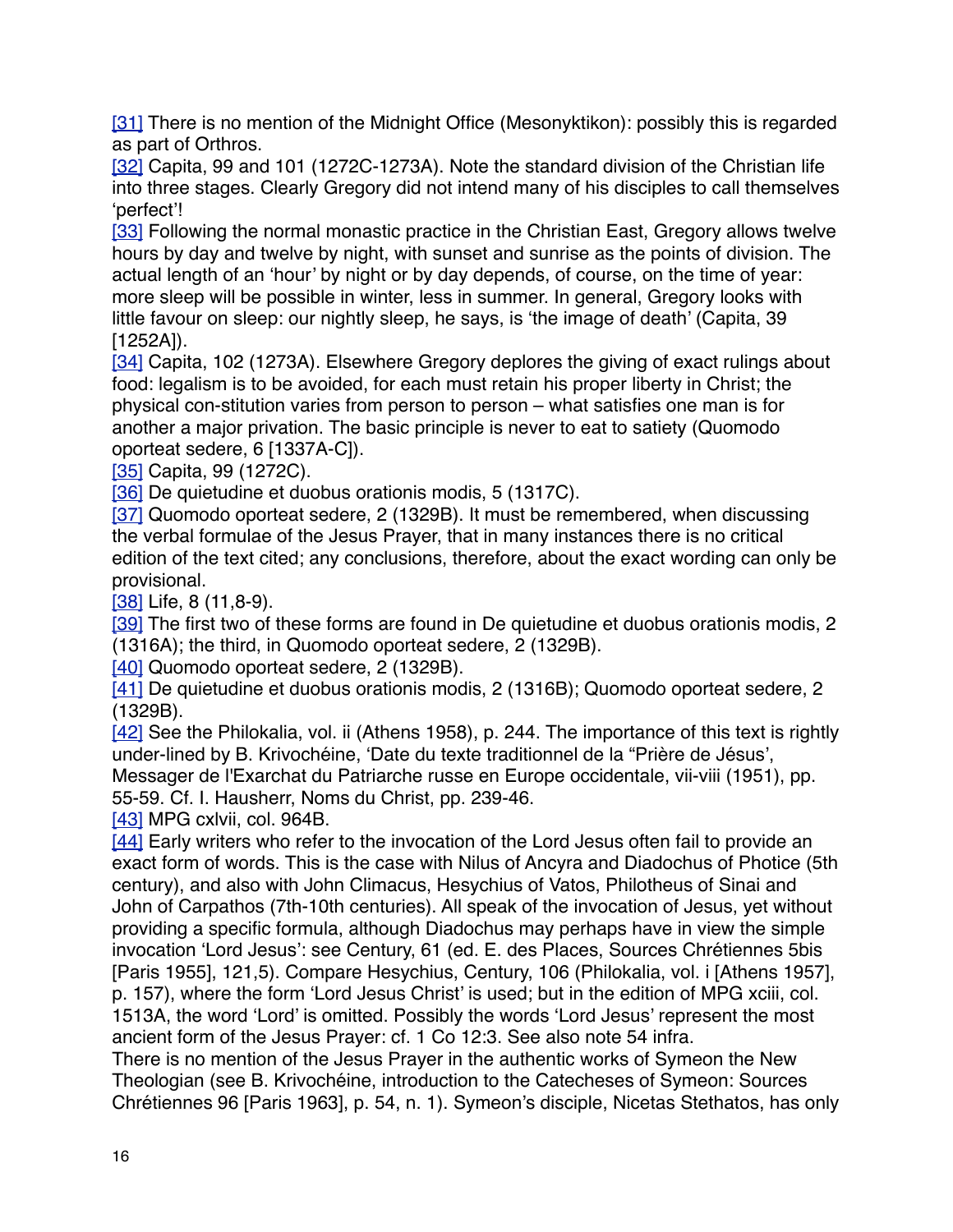a passing reference to the 'invocation of Jesus God' (Cent., I, 97: MPG cxx, col. 897B; cf. Hausherr, Noms du Christ, p. 259). The Jesus Prayer is nowhere mentioned in another text of the 11th century, the vast and systematic Synagoge of Paul Evergetinos (Hausherr, op. cit., p. 247). All this shows how careful we must be not to assume a universal employment of the Jesus Prayer in Byzantine spirituality; there were many authors who did not assign to it the centrality which it possesses with Gregory of Sinai. [\[45\]](http://www.bogoslov.ru/text/2588738.html#_ftnref46) Philokalia, vol. ii, p. 244.

[\[46\]](http://www.bogoslov.ru/text/2588738.html#_ftnref47) Vivlos Varsanouphiou kai Ioannou (ed. Nicodemus of the Holy Mountain: 2nd ed., Volos 1960), Answers 126 (p. 90: here the formula occurs in the question) and 446 (p. 222).

[\[47\]](http://www.bogoslov.ru/text/2588738.html#_ftnref48) Life of Dositheus, 10 (ed. L. Regnault and J. de Préville, Sources Chrétiennes 92 [Paris 1963], 138,2).

[\[48\]](http://www.bogoslov.ru/text/2588738.html#_ftnref49) The formula 'Son of God, help me' is found also in Nilus of Ancyra (?Evagrius), De octo vitiosis cogitationibus (MPG lxxix, col. 1448D).

[\[49\]](http://www.bogoslov.ru/text/2588738.html#_ftnref50) Answer 255 (p. 156): these are in fact the opening words of a longer prayer. [\[50\]](http://www.bogoslov.ru/text/2588738.html#_ftnref51) Answer 659 (p. 309). The form 'Lord Jesus, protect me . . .' (but followed by other words) occurs in Apophthegmata Patrum, Sisoes 5 (MPG lxv, col. 393A).

[\[51\]](http://www.bogoslov.ru/text/2588738.html#_ftnref52) Answers 39 (p. 50) and 268 (p. 164).

[\[52\]](http://www.bogoslov.ru/text/2588738.html#_ftnref53) Elias 7 (MPG lxv, col. 185A).

[\[53\]](http://www.bogoslov.ru/text/2588738.html#_ftnref54) See Hausherr, Noms du Christ, pp. 260-1.

[\[54\]](http://www.bogoslov.ru/text/2588738.html#_ftnref55) 'The Virtues of St Macarius', ed. E. Amélineau, Histoire des monastères de la Basse-Egypte (Annales du Musée Guimet, xxv [Paris 1894]), p. 161; cited in J. Gouillard, Petite Philocalie de la prière du cœur (2nd ed.), p. 55. This text may possibly indicate some control of the breathing, similar to the 'physical method' of Byzantine Hesychasm, The same formula, 'Our Lord Jesus Christ, have mercy on me', also occurs shortly before: Amélineau, op. cit., p. 160; Gouillard, op. cit., p. 54. For the formula 'My Lord Jesus, help me', see the Life of Macarius, in Amélineau, op. cit., p. 93. Further evidence of the use of the Jesus Prayer in Coptic Christianity is provided by an important inscription recently discovered at Cellia: see A. Guillaumont, 'Une inscription copte sur la "Prière de Jésus"', Orientalia Christiana Periodica, xxxiv (1968), pp. 310-25, especially pp. 316-17. This dates from the 7th-8th centuries and contains the simple formula 'Lord Jesus'.

[\[55\]](http://www.bogoslov.ru/text/2588738.html#_ftnref56) Text of Nicephorus, On Vigilance and the Guarding of the Heart, in MPG cxlvii, cols 945-66: English translation (from the Russian version of Theophan) in Kadloubovsky and Palmer, Writings from the Philokalia on Prayer of the Heart, pp. 22—34; French translation (from the original Greek) in Gouillard, Petite Philocalie, pp. 138-53. Text of ps.-Symeon, On Holy Prayer and Attention, in Hausherr, La Méthode d'Oraison Hésychaste, pp. 150-72; English translation (from Theophan) in Kadloubovsky and Palmer, op. cit., pp. 152-61; French translation (from the Greek) in Gouillard, op. cit., pp. 154-64.

In both works Theophan has deliberately omitted much of the description of the 'physical method', which he considers dangerous and liable to misuse. Thus, with reference to ps.-Symeon, he observes; 'Here St Symeon describes certain external methods by which some fall into temptation and relinquish their work, and others distort the work itself. Since, owing to scarcity of instructors, these methods may lead to evil effects, while in themselves they are nothing more than external adaptations for inner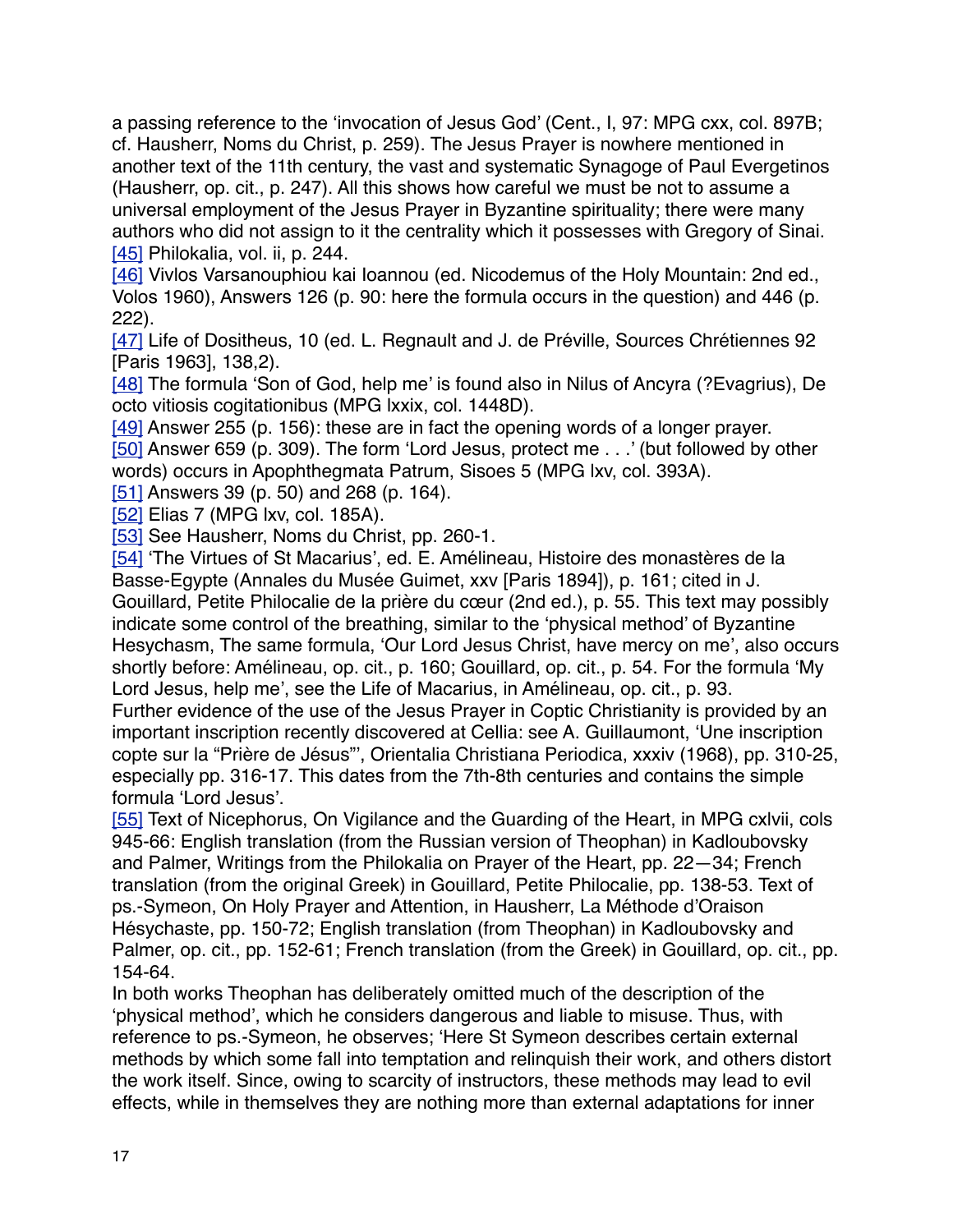doing and have no essential value, we omit them. The essential thing is to acquire the habit of making the mind stand on guard in the heart–in this physical heart, but not physically' (Kadloubovsky and Palmer, op. cit., p. 158, n. 33: compare p. 32, n. 12). Hausherr considers that the two treatises are both by Nicephorus and form, indeed, two halves of a single work (La Méthode d'Oraison Hésychaste, pp. 111-34). His arguments have been called in question by M. Jugie, 'Les origines de la méthode d'oraison des héychastes', Echos d'Orient, xxx (1931), pp. 179-85. Jugie considers that the two pieces are separate, and that ps.-Symeon is the earlier; he even holds that On Holy Prayer and Attention may be a genuine work of Symeon the New Theologian. Today, however, there is general agreement that it is spurious. According to Krivochéine, the author of ps.-Symeon may be Philotheus of Sinai (introduction to the Catecheses of Symeon, Sources Chrétiennes 96, p. 41, n. 2).

Gregory Palamas regards both Symeon the New Theologian and Nicephorus as teachers of the 'physical method' (Triads, I, 2, 12: ed. Meyendorff, 99,1-11); it is clear that Palamas knew the two treatises as separate works and attributed On Holy Prayer and Attention to Symeon. Gregory of Sinai does not allude to Nicephorus by name, but in De quietudine et duobus orationis modis, 3 (1316D) he cites On Holy Prayer and Attention (ed. Hausherr, 164,15-17), attributing the quotation to the New Theologian. There is a further mention of the New Theologian in De quietudine . . ., 11 (1324D): the context suggests that Gregory of Sinai once more has the text of ps.-Symeon in view. Thus, as the double testimony of the two Gregories indicates, by the 14th century this text was generally regarded as an authentic writing of Symeon.

[\[56\]](http://www.bogoslov.ru/text/2588738.html#_ftnref57) De quietudine et duobus orationis modis, 2 (1316A-B). Compare the greatly abbreviated version in Kadloubovsky and Palmer, pp. 84-85.

[\[57\]](http://www.bogoslov.ru/text/2588738.html#_ftnref58) Quomodo oporteat sedere, 1(1329A).

[\[58\]](http://www.bogoslov.ru/text/2588738.html#_ftnref59) Ibid., 3 (1332B).

[\[59\]](http://www.bogoslov.ru/text/2588738.html#_ftnref60) Ibid., 7 (1344B).

[\[60\]](http://www.bogoslov.ru/text/2588738.html#_ftnref61) Triads, I, 2, 7 (87,17-18).

[\[61\]](http://www.bogoslov.ru/text/2588738.html#_ftnref62) The Life by Kallistos is of small assistance here, for it makes no clear reference to the breathing technique. In 8 (11,6) pneuma probably means 'spirit' in general, and not 'breath' in particular.

[\[62\]](http://www.bogoslov.ru/text/2588738.html#_ftnref63) On the parallels between Sūfism and Hesychasm, see L. Gardet, 'Un problème de mystique comparée: la mention du nom divin (dhikr) dans la mystique musulmane', Revue Thomiste, lii (1952), pp. 642-79; liii (1953), pp. 197-216. But many of Gardet's conclusions, especially in the second half of his article, are open to question. [\[63\]](http://www.bogoslov.ru/text/2588738.html#_ftnref64) See, for example, De quiete et oratione, 3 (1308B); De quietudine et duobus orationis modis, 1 (1313A). Compare Capita, 17 (1244D), 118 (1281D); De

quietudine . . ., 2 (1316A-B) and 8 (1320D).

[\[64\]](http://www.bogoslov.ru/text/2588738.html#_ftnref65) Quomodo oporteat sedere, 2 (1329B-1332B).

[\[65\]](http://www.bogoslov.ru/text/2588738.html#_ftnref66) Ibid., 7 (1340D).

[\[66\]](http://www.bogoslov.ru/text/2588738.html#_ftnref67) De quiete et oratione, 3 (1308B-C).

[\[67\]](http://www.bogoslov.ru/text/2588738.html#_ftnref68) Capita, 118 (1284A); Quomodo oporteat sedere, 7 (1340D).

[\[68\]](http://www.bogoslov.ru/text/2588738.html#_ftnref69) Scala 27 (MPG lxxxviii, col. 1112A). Climacus in his turn is adapting Evagrius, De oratione, 70 (MPG lxxix, col. 1181C): 'Prayer is the laying aside of thoughts'.

[\[69\]](http://www.bogoslov.ru/text/2588738.html#_ftnref70) Quomodo oporteat sedere, 5 (1333B); cf. De quietudine et duobus orationis modis, 9 (1324A).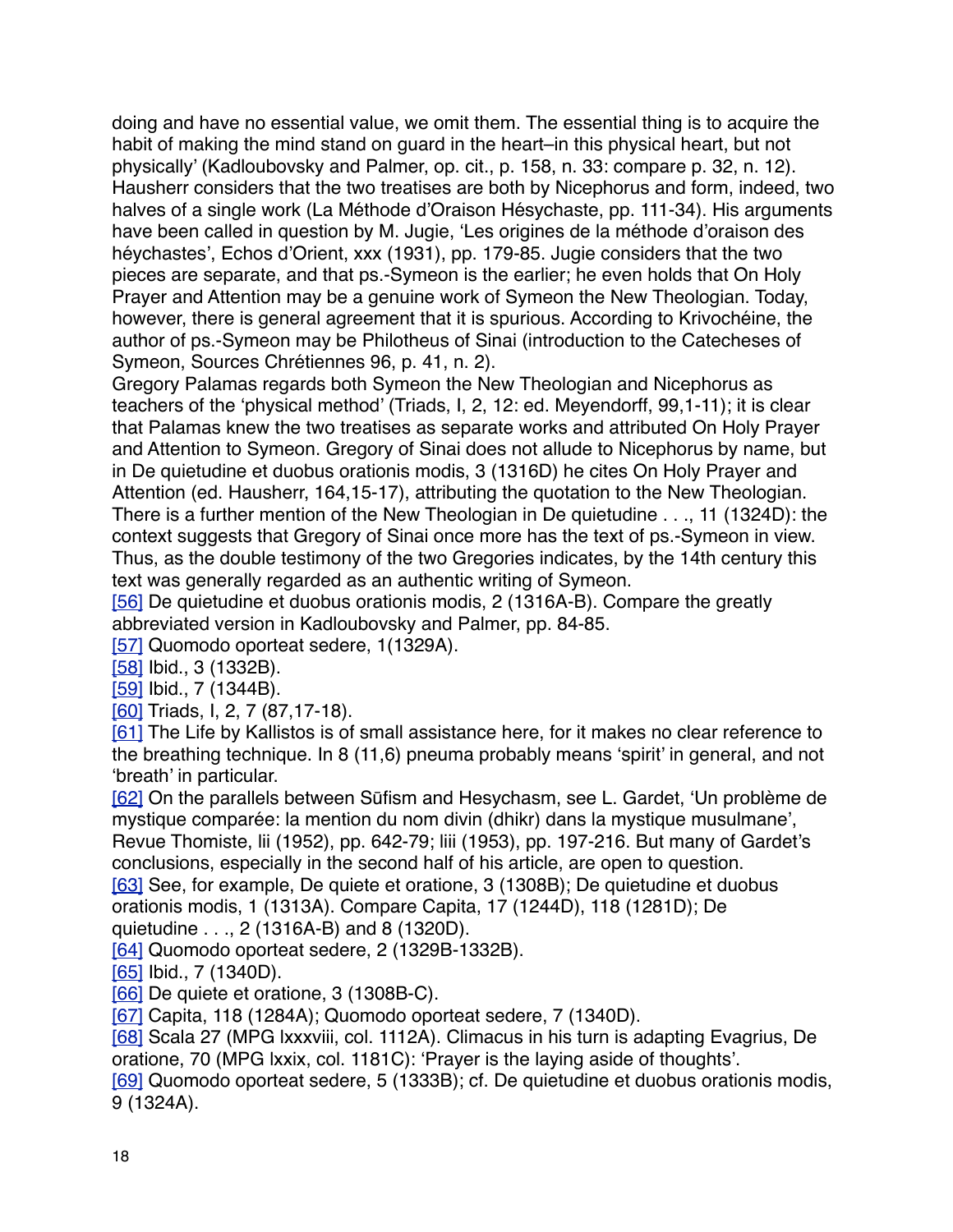[\[70\]](http://www.bogoslov.ru/text/2588738.html#_ftnref71) Century, 59 (119, 2-11).

[\[71\]](http://www.bogoslov.ru/text/2588738.html#_ftnref72) Century, I, 5 (MPG xciii, col. 1481C-D), 7 (1484B), 10 (1484C), 32 (1492B), et passim.

[\[72\]](http://www.bogoslov.ru/text/2588738.html#_ftnref73) Capita, 27 (Philokalia, vol. ii [Athens 1958], p. 283).

[\[73\]](http://www.bogoslov.ru/text/2588738.html#_ftnref74) Capita, 60-61 (1256B-C). Here Gregory is probably drawing on Diadochus, Century, 25 (96,19-97,15).

[\[74\]](http://www.bogoslov.ru/text/2588738.html#_ftnref75) Igumen Chariton, The Art of Prayer, pp. 96, 100.

[\[75\]](http://www.bogoslov.ru/text/2588738.html#_ftnref76) Quomodo oporteat sedere, 7 (1341D).

[\[76\]](http://www.bogoslov.ru/text/2588738.html#_ftnref77) Scala 7 (MPG lxxxviii, col. 804B).

[\[77\]](http://www.bogoslov.ru/text/2588738.html#_ftnref78) De quiete et oratione, 4 (1308D).

[\[78\]](http://www.bogoslov.ru/text/2588738.html#_ftnref79) Compare Hausherr, Noms du Christ, p. 118: 'La Prière à Jesus . . . a commencé par le penthos, le luctus, la douleur sur le péché . . . Elle condense en une formule courte, adaptée aux besoins de la "meditation", la spiritualité monacale du penthos.' [\[79\]](http://www.bogoslov.ru/text/2588738.html#_ftnref80) Life, 8 (11,5-12).

[\[80\]](http://www.bogoslov.ru/text/2588738.html#_ftnref81) For references to tears in Gregory, see for example De quiete et oratione, 4 (1308D), 7 (1309D); 9 (1312B); Quomodo oporteat sedere, 7 (1341C).

[\[81\]](http://www.bogoslov.ru/text/2588738.html#_ftnref82) See De quiete et oratione, 3 (1308C), 5 (1309B); De quietudine et duobus orationis modis, 10 (1324b); Capita, 113 (1277D).

[\[82\]](http://www.bogoslov.ru/text/2588738.html#_ftnref83) For the emphasis on conscious experience, see Capita, 127 sub fine (1292D): an immediate and conscious union with God.

[\[83\]](http://www.bogoslov.ru/text/2588738.html#_ftnref84) De quietudine et duobus orationis modis, 10 (1324A-B).

[\[84\]](http://www.bogoslov.ru/text/2588738.html#_ftnref85) De quiete et oratione, 7-8, 10 (1312A-C).

[\[85\]](http://www.bogoslov.ru/text/2588738.html#_ftnref86) De quietudine et duobus orationis modis, 10 (1324B-C).

[\[86\]](http://www.bogoslov.ru/text/2588738.html#_ftnref87) Theophanes, Vita, 15 (ed. E. Kourilas and F. Halkin, Analecta Bollandiana, liv [1936], 85,9-17).

[\[87\]](http://www.bogoslov.ru/text/2588738.html#_ftnref88) Compare, however, the important place assigned to the Mother of God in St Symeon the New Theologian's vision of the divine light: Catechesis xxii (ed.

Krivochéine, Sources Chrétiennes 104 [Paris 1964], p. 370, line 78 and p. 376, line 152). See also his Thanksgiving ii (ed. Krivochéine, Sources Chrétiennes 113 [Paris 1965], p. 350, lines 265-8).

[\[88\]](http://www.bogoslov.ru/text/2588738.html#_ftnref89) Capita alia 1 (1300C) is an exception.

[\[89\]](http://www.bogoslov.ru/text/2588738.html#_ftnref90) De quiete et oratione, 3 (1308C).

[\[90\]](http://www.bogoslov.ru/text/2588738.html#_ftnref91) Century, 36 (105, 13-16).

[\[91\]](http://www.bogoslov.ru/text/2588738.html#_ftnref92) De quietudine et duobus orationis modis, 10 (1324A).

[\[92\]](http://www.bogoslov.ru/text/2588738.html#_ftnref93) Capita, 118 (1281d). Compare Capita alia, 1 (1300C), where the 'contemplation of divine light' is linked with Christ's Transfiguration.

[\[93\]](http://www.bogoslov.ru/text/2588738.html#_ftnref94) Gregory Palamas speaks in the same way, terming the divine light hypostatikon: Triads, I, 3, 7 (123,28).

[\[94\]](http://www.bogoslov.ru/text/2588738.html#_ftnref95) Capita, 116 (1281A).

[\[95\]](http://www.bogoslov.ru/text/2588738.html#_ftnref96) Capita, 23 (1245D). Compare Kallistos, Life, 5 (9,4-7), 8 (11,28-29; 12,2-7; and especially 14,14-15,7).

[\[96\]](http://www.bogoslov.ru/text/2588738.html#_ftnref97) Quomodo oporteat sedere, 8 (1345A). For other passages where Gregory of Sinai speaks in terms of light, see Capita, 5 (1240D), 45 (1253A), 85 (1265B), 113 (1277D); De quiete et oratione, 3 (1308C), 4 (1308D); Quomodo oporteat sedere, 7 (1344D). In some of these instances, the reference to light may be no more than symbolical.